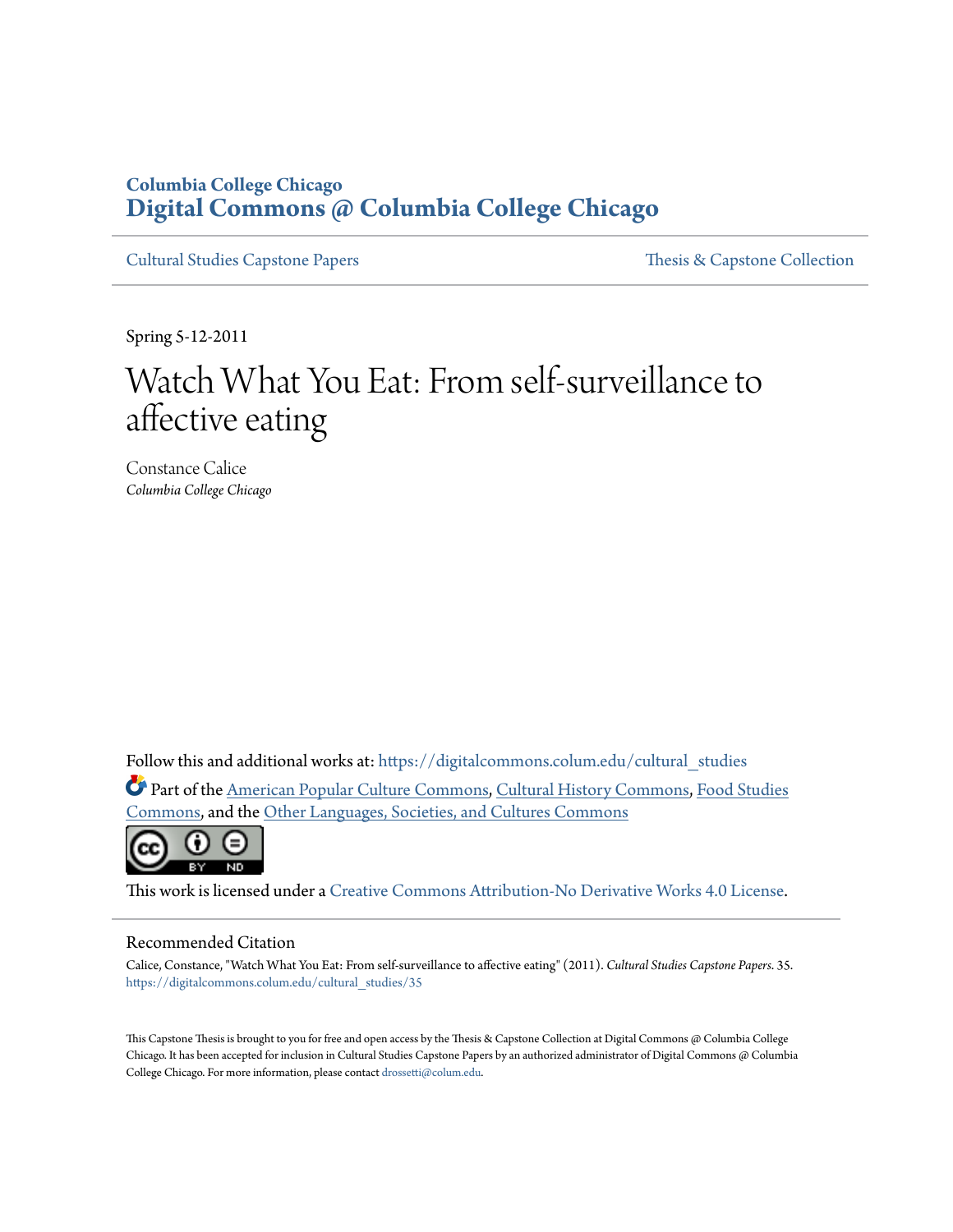**Watch What You Eat:** From self-surveillance to affective eating

by

**Constance Calice** 

## **Senior Capstone Thesis**

**Columbia College Chicago** 

**Submitted to the Cultural Studies Program and** The Department of Humanities, History and Social Sciences in partial fulfillment of the requirements for the degree of

> **Bachelor of Arts in Cultural Studies May, 2011**

**Approved by:** 

LV

**Thesis Project Director**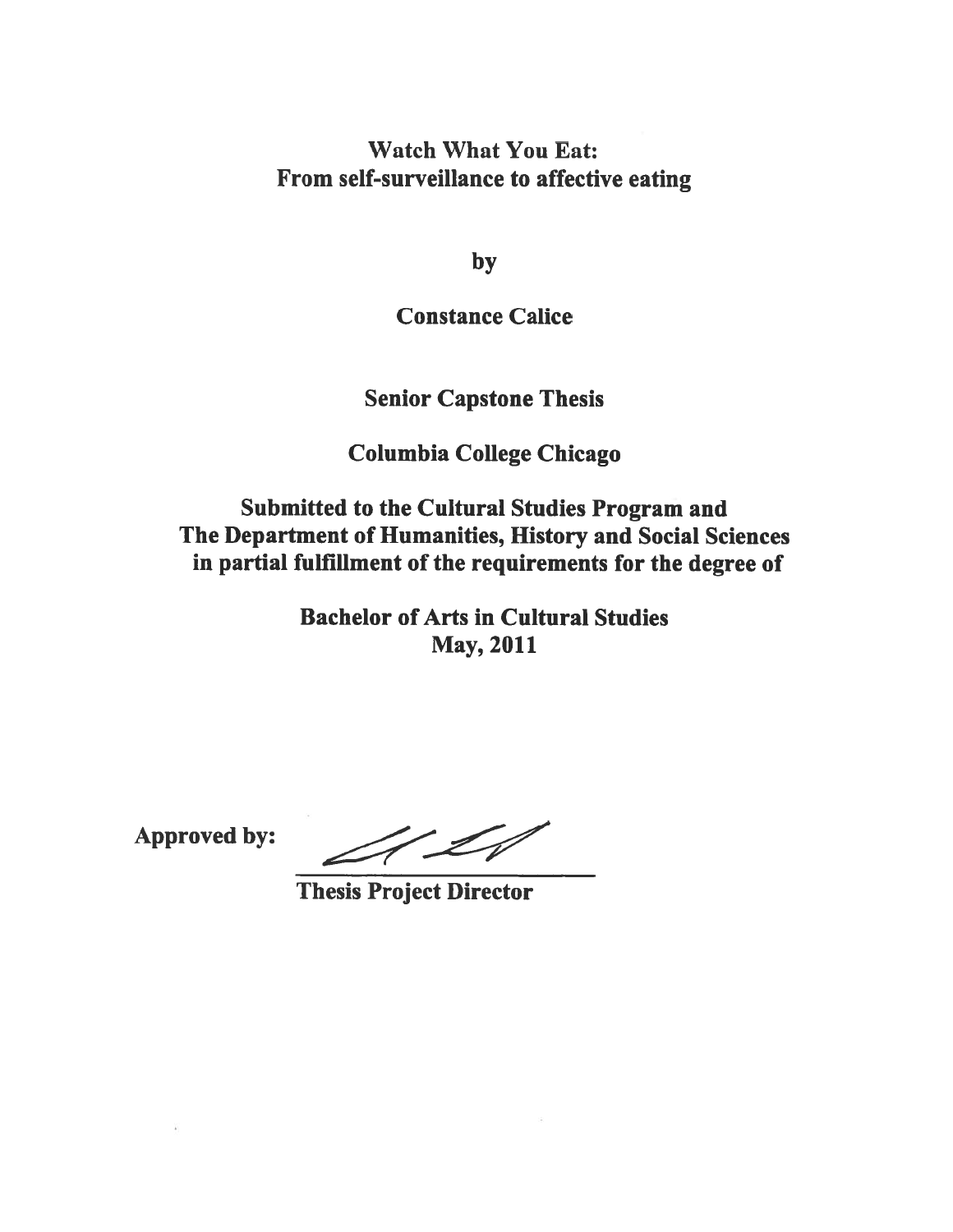### **Abstract:**

How is it that Americans are so obsessed with nutrition and dieting and yet remain unhealthy? This project attempts to give a theoretically driven answer to this great paradox within the Western diet. **Constance Calice** analyzes the practice and rhetoric of dieting as a crystallization of a problematic relationship to food using a Foucauldian understanding of discipline. Using examples from the media, she illustrates the way in which outside forces effect our food choices and the power relationships formed in this exchange. To offer an alternative view to nutritionism she looks to the Local Food Movement and affect theory to illustrate how we can understand food and eating in such a way that incorporates the personal, emotional, spiritual and cultural aspects of food rather than as a collection nutritional components.

#### **Key Words:**

Dieting, Nutritionism, Eating, Discipline, Affect, Local Food Movement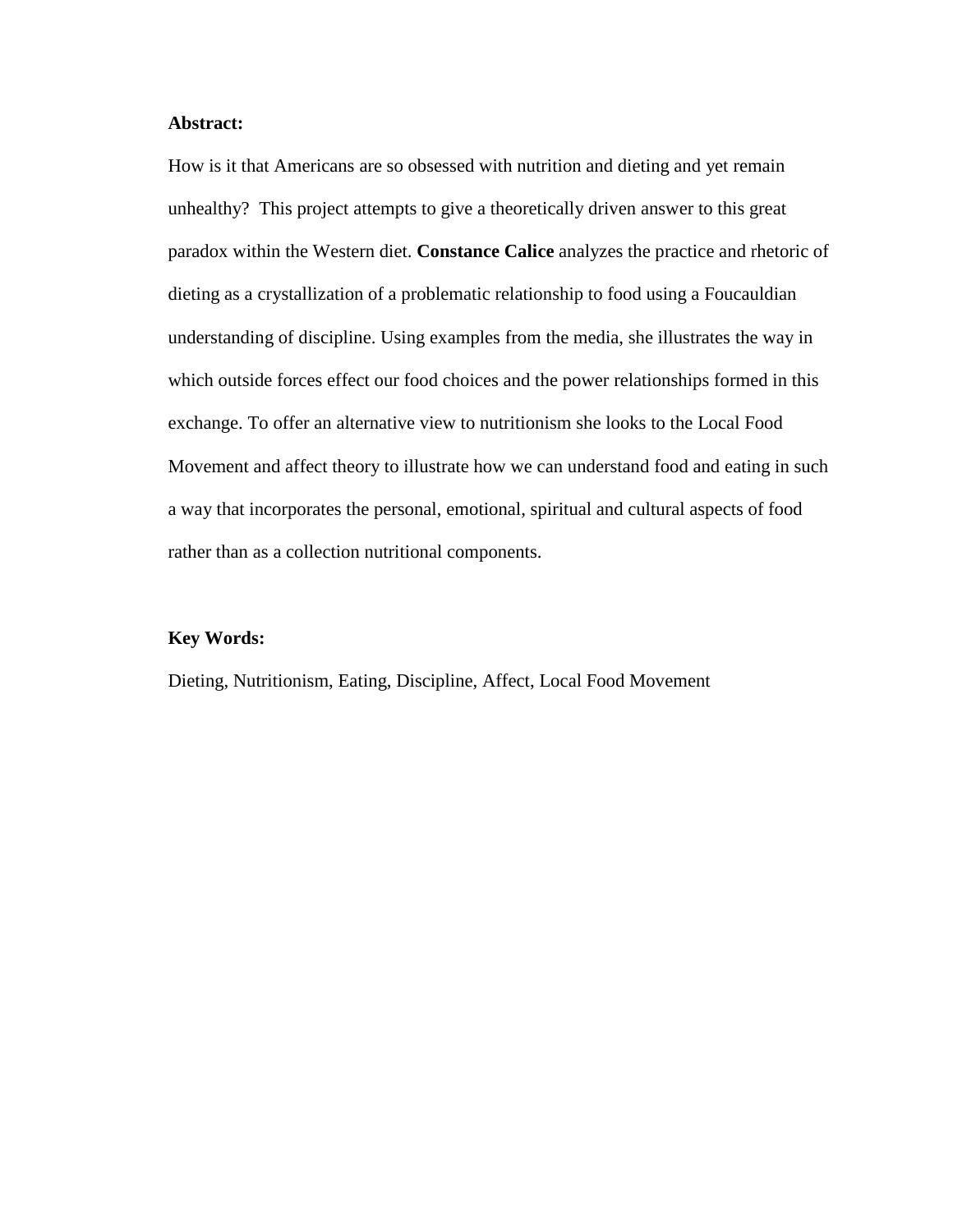"There is a communion of more than our bodies when bread is broken and wine drunk. And that is my answer, when people ask me: Why do you write about hunger, and not wars or love?"

M.F.K. Fisher

Americans are obsessed with weight. Popular belief claims that Americans are the fattest population in the world followed by countries that have begun to adopt our consumption habits. And yet the US is also home to the most dieters in the world. The food market is full of products to help you lose weight. Almost any magazine you pick up today will have an article or advertisement on how to lose weight. How is it that a country so obsessed with weight and staying trim can still be getting fatter? What benefits are we seeing to all of our calorie counting and "sacrifice"?

Perhaps dieting just isn't the answer. There are many scholars in the emerging field of Fat Studies who have illustrated the problematic nature of dieting and shown that it often simply doesn't work. Many have also have argued well that fat does not necessarily lead to ill health; some people can be fat and just as healthy as their thin counterparts. Eating is not just a scientific process of burning calories in order to ensure survival. Eating is also personal, emotional, spiritual, cultural and aesthetic. Sharing foods and meals connects us—human to human. To ignore all of these complicated, hard to explain, aspects of food and to strip it down to calories and nutrients leaves us with empty food. Dieting encourages looking at foods as quantities of protein, fat, and carbohydrates that need to be controlled, rather than whole foods and meals that you can find joy in. Dieting asks us to look at our bodies, find what is imperfect, and "watch what we eat" to improve our imperfections.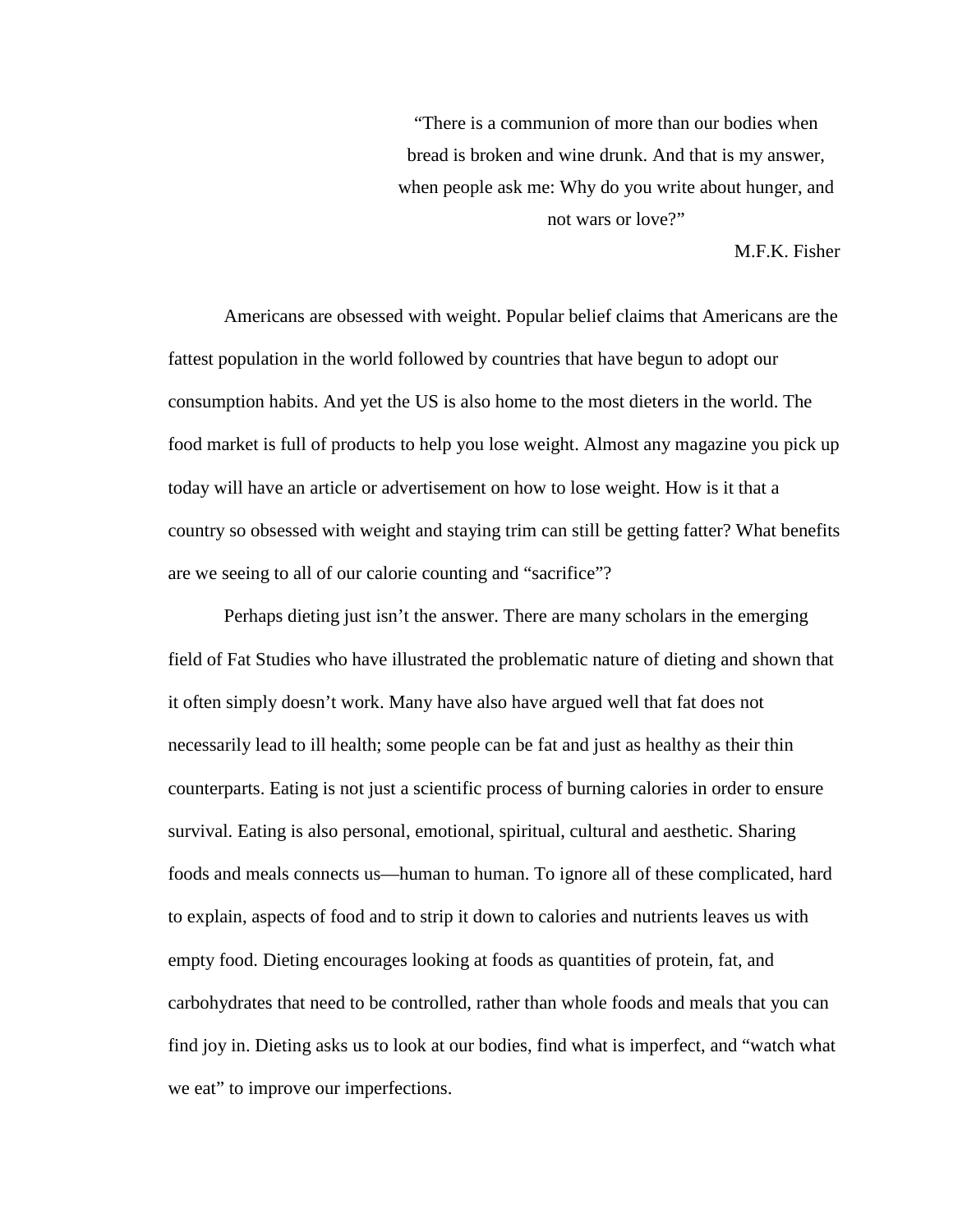Diet, as I will use it in this analysis, refers to the selection of foods that a person or group of people eats. Dieting, on the other hand, refers to the specific practice of altering (and often limiting) one's food selections for the purpose of weight loss or body modification. Historically dieting has been a practice more often associated with women, particularly in the media and advertisements. But today dieting is less and less a strictly gendered practice as many men also feel considerable pressure to change their eating habits for the purpose of body modification. Dieting is moving toward being a universal issue of the industrialized world. Men and women alike are becoming obsessed with eating "right," but perhaps the question is: are we eating *well*?

To speak clearly about what it means to eat well, it is necessary to think in terms that expand beyond the mere nutritional value of food. If we accept that eating is personal, emotional, spiritual, cultural, and aesthetic then we need to consider those aspects of the ingredients, preparation, presentation, and overall discourse or rhetoric about food in terms of the whole food, the whole person, the whole community affected by the communion of a "good" meal. In order to address this larger "whole" rhetorical context for food and in so doing contrast it with the limited and limiting rhetoric of dieting, I would like to look at the rhetoric of the Local Foods Movement. While I do not see the Local Foods Movement as a perfect answer to our problems, I do see it as a way to identify those problems. In order to do this I will set up a backdrop of our current discourse on food using Michael Pollan's notion of the Western diet and Nutritionism.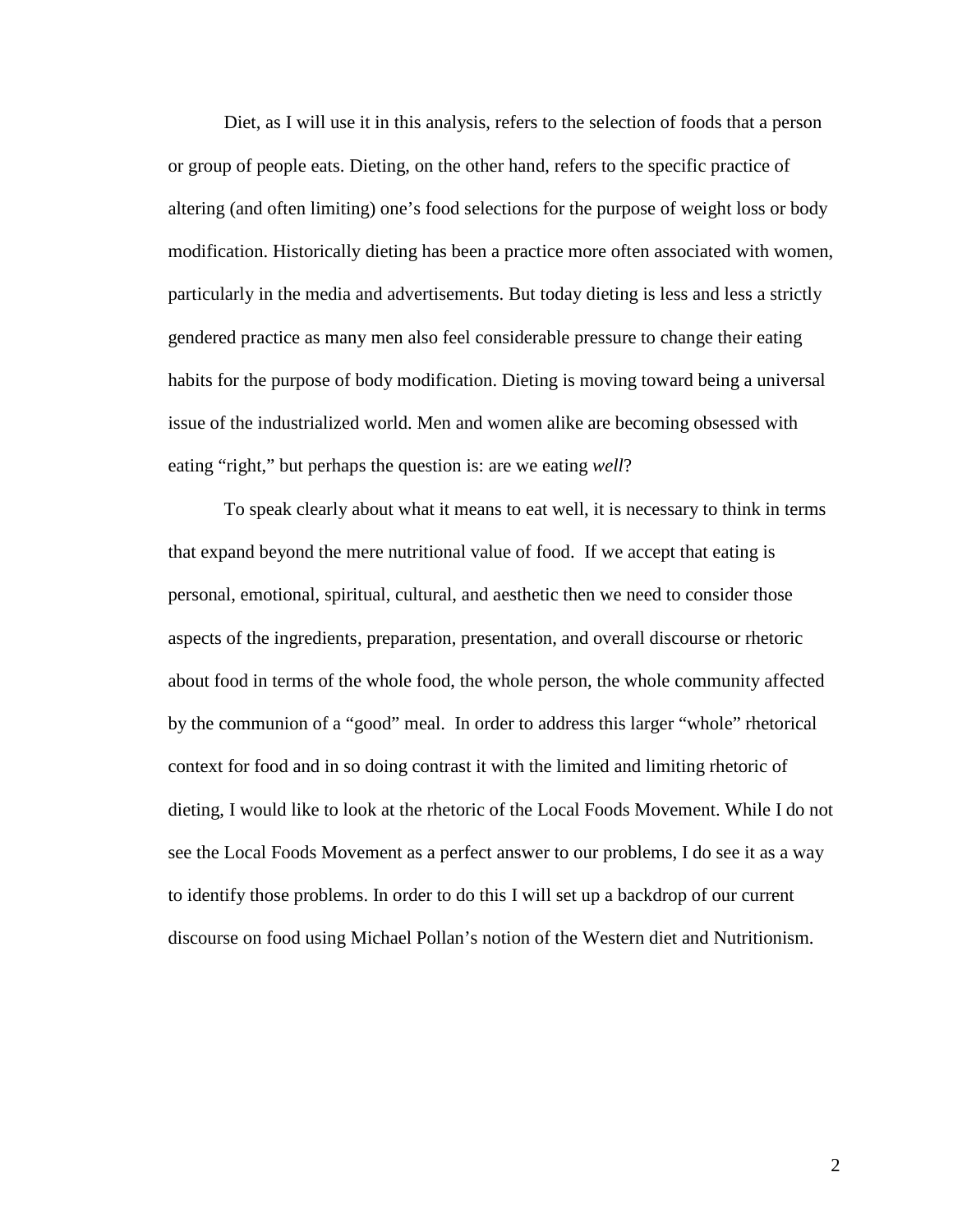#### **Eating by the Book**

Within the past five years *New York Times* contributor and best selling author, Michael Pollan has captured America's attention with his investigation of food production and consumption in his books *The Omnivore's Dilemma* (2006) and *In Defense of Food: An Eater's Manifesto* (2009). *In Defense of Food* examines what Pollan calls the Western diet<sup>[1](#page-5-0)</sup>, the problematic nature of this diet and how to reverse these negative effects through our own food choices. One of the key aspects of the Western diet is what Pollan calls nutritionism; he identifies nutritionism as the scientifically driven ideological paradigm of understanding food as a set of nutrients rather than "whole" foods. Within this context whole foods are understood as food items that exist naturally without any other ingredients, such as carrots, oats, milk, etc. Nutritionism supports the idea that a food's value is determined by the sum of its scientifically identified nutrients. While the concept of nutrients—proteins, carbohydrates and fats (known to us today as micronutrients)—has been around since the early  $19<sup>th</sup>$  century, the term nutritionism was only recently coined in 2002 by Australian sociologist Gyorgy Scrinis (Pollan, *In Defense of Food* 27). As Pollan points out, since nutrients are impossible to identify without some scientific knowledge, nutritionism requires a scientist to identify "good" and "bad" foods for us. Paired with scientific evidence, food companies and their marketing experts often

<span id="page-5-0"></span> $1$  Throughout his work Pollan refers to the Western diet; this is a term I will also be using to discuss the current state of food politics. The term Western diet refers to the food system that has come into being particularly in the United States and Western Europe through industrialization. Namely, a diet high in processed foods, refined grains, sugars and fats; the use of chemicals and industrial systems to raise plants and animals in large monocultures; and a narrowing of the biological diversity of the human diet (Pollan, *In Defense of Food* 10). While the Western diet is most closely associated with the United States, these food practices are rapidly spreading across the globe, giving the term more ideological rather than merely geographical significance.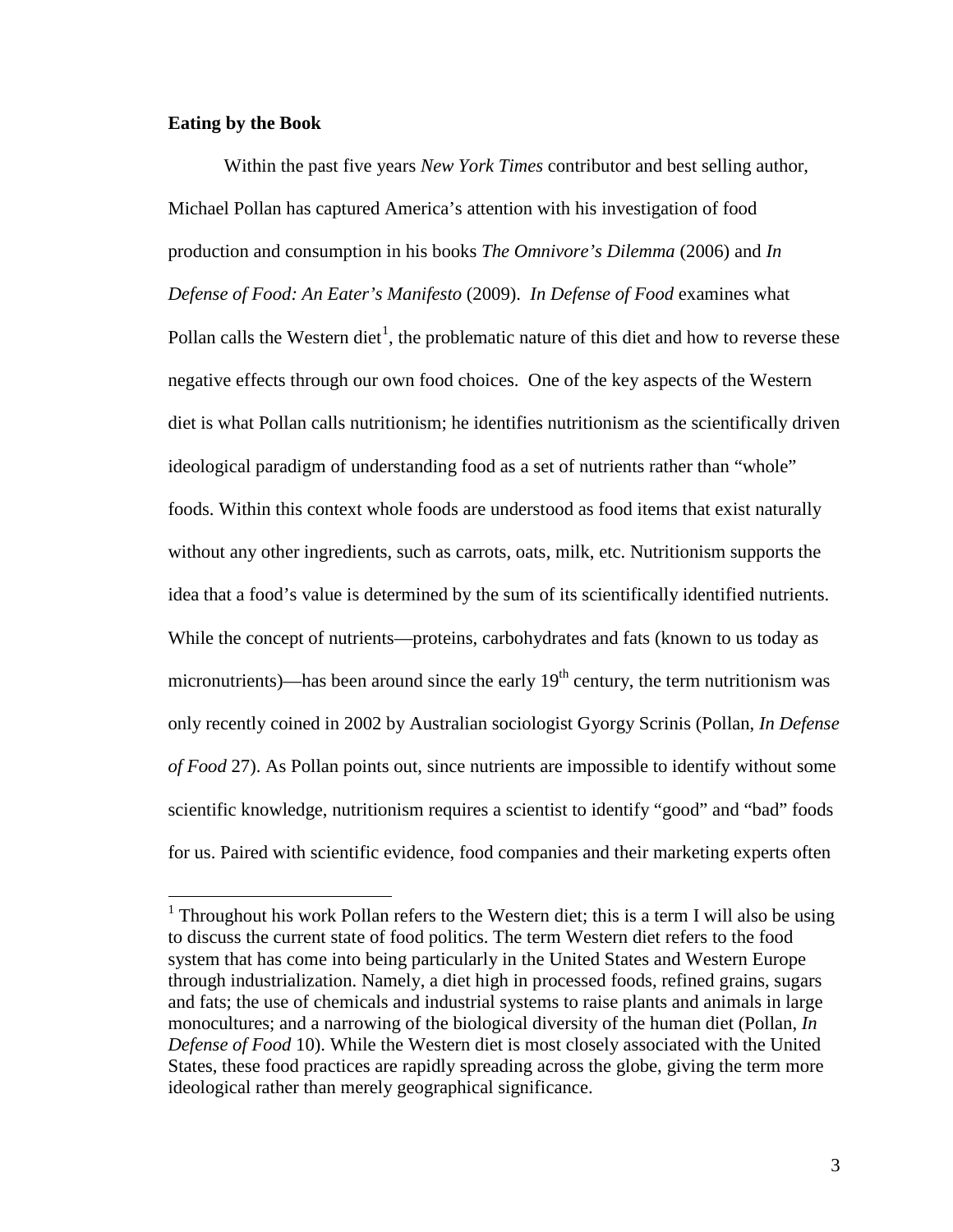offer us not so subtle suggestions of what to eat. This nutritionist model of eating takes foods that we once understood as simply a part of living, and turns them into mysterious items that need to be de-coded by authoritative figures that control our food supply.

Michael Pollan has built up his fan base with books critiquing the industrial food system and the lack of intuitive understanding of food on behalf of the general consumer. He seems to argue against all the media hype on what to eat and marketing of "good" foods. Yet his most recent book, *Food Rules* (2009), is an entire book of rules for what to eat, what not to eat and how to eat. This publication by this incredibly popular food writer draws our attention to the very notion of "food rules" and the question of why we need someone to tell us what we should eat. Humans have survived for hundreds of years without advertisements or food pyramids. Why, all of a sudden, do we need so much help figuring out what is good to eat? Pollan raises this question in his previous book, *In Defense of Food*.

I must clarify here that I do not think Pollan's rules are bad—in fact I think they are a great guide to understanding the industrial food system and eating "around" it. I was originally drawn to Pollan, like millions of other readers, because I like his message and agree with him; I think *In Defense of Food* is a wonderful book. My problem is with the notion of making a rulebook for what to eat while disparaging other social forces making similar "rule" claims. In fact, one of the rules in *Food Rules* is to not always follow the rules. Clearly, Pollan himself sees the problematic nature of making a Food Rule Book that condenses everything down and fits it into a convenient pocket book. A book like this does not allow room for context and encourages relying on others to understand food, rather than understand it inherently for oneself.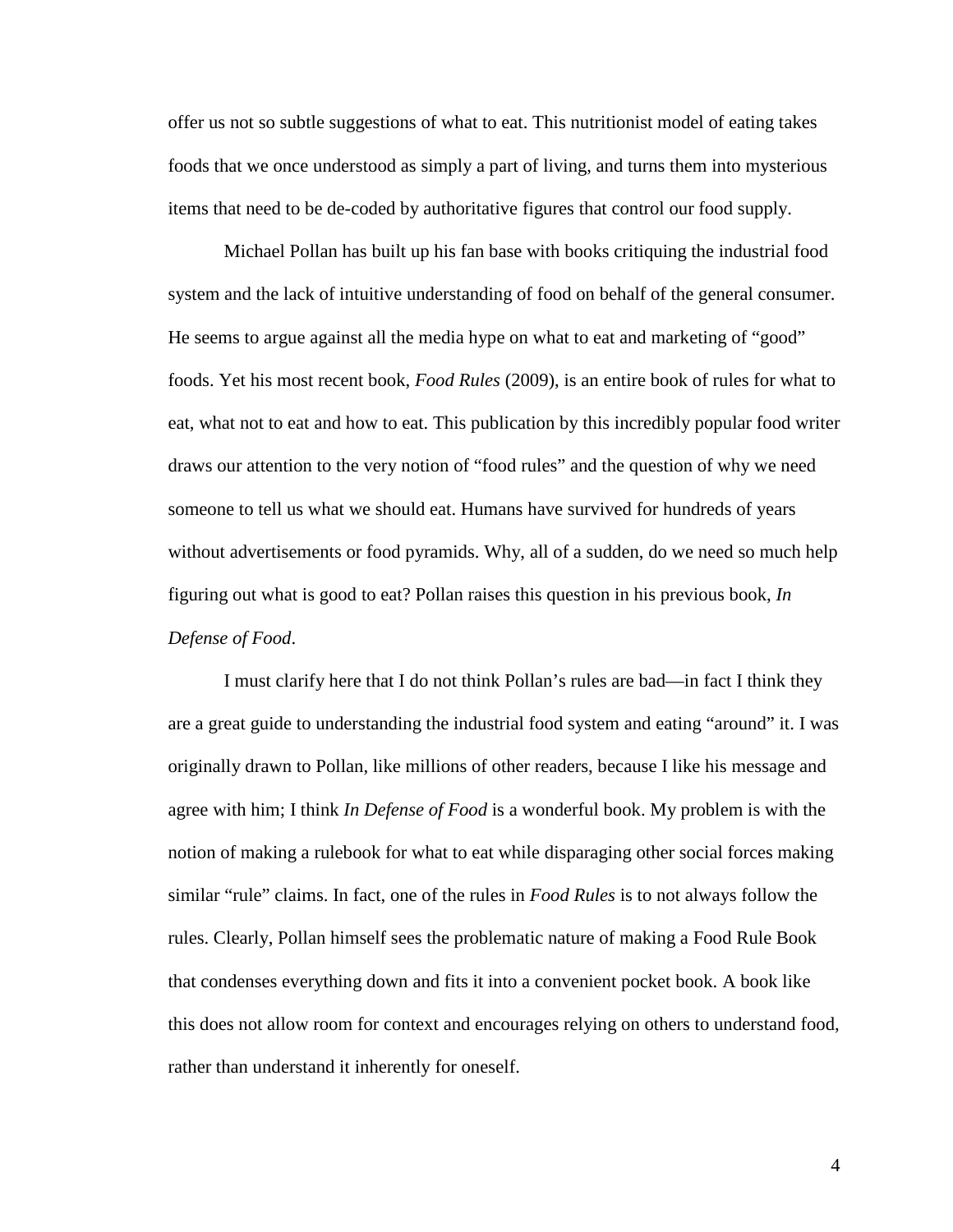One of the most important figures in the dissemination of food information is the American government, specifically the United States Department of Agriculture (USDA). Today almost every child receives some kind of health and nutrition education in school. The USDA has been classifying foods into categories based on nutritional components and suggesting what we should eat since 1894, when W.O. Atwater published a dietary guideline in a farmer's bulletin. This information was continually edited and redistributed to the public throughout the  $20<sup>th</sup>$  century as food science continued to expand. In order to increase the impact of the food guide—*A Pattern for Daily Food Choices*, published in the mid 1980s—the USDA developed a graphic representation of the information in the guide. In 1992 they published the first *Food Guide Pyramid*, which conveyed the key concepts of variety, proportionality and moderation in a colorful graphic form. In this image the pyramid is broken into six categories in four levels; carbohydrates occupying the entire bottom and largest cell, fruits and vegetables sharing the second level, dairy and protein occupying the third level, and fats, oils and sweets occupying the fourth and smallest level.



STEPS TO A HEALTHIER YOU<br>MyPyramid.gov MyPyramid.gov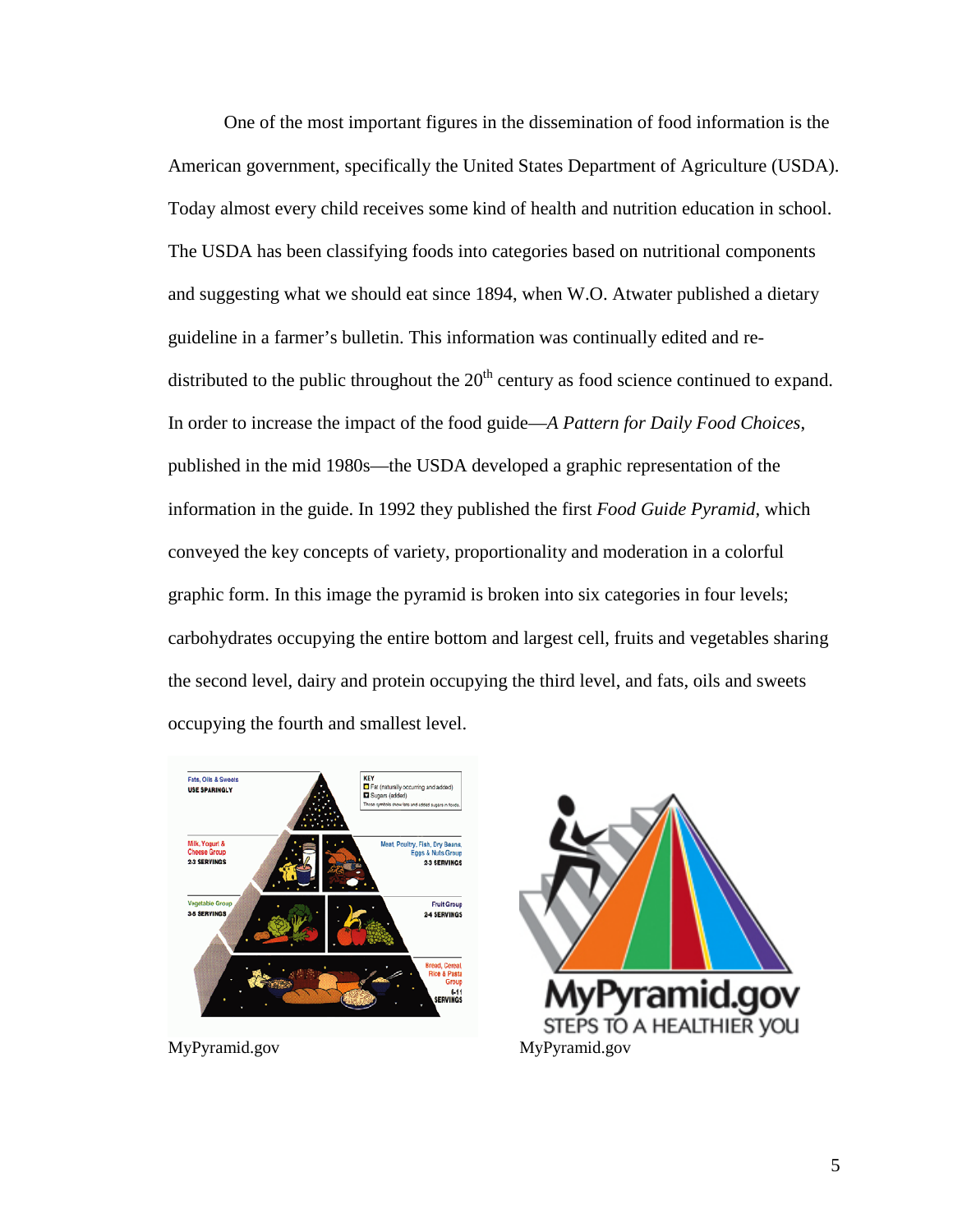In the most recent food pyramid the categories have been turned vertical and the pyramid is accompanied by an image of a person going up stairs to encourage physical activity along with a balanced diet.

While the Food Pyramid may be helpful to understand some of the nutritional differences of the various foods we eat, it is, like most nutritionist models of consumption, highly reductive. There is little explanation or representation of personal, familial or cultural food practices. What is problematic about nutritionism, and revealed in the food pyramid as a symbol, is the way in which it alienates us from and decontextualizes our food. When food is looked at as a set of calories and nutrients it is no longer seen within the context of a meal—one that nourishes the body while connecting us to family and culture. When meals are seen as times for testing our nutritional aptitude, we are stripped of our sense of community that comes from sharing food with others. While calories and nutrients may be an important facet to our health, these factors cannot be taken out of context of the experience of eating and the social factors that are intrinsically linked to eating.

#### **Low-Cal Living**

Dieting is the practice ultimately produced by nutritionism and the ideology of the modern era. In the language of Susan Bordo in her work *Unbearable Weight: Feminism, Western Culture, and the Body*, dieting is the crystallization of the ideology of our culture. Bordo explores anorexia nervosa as a psychopathology that reveals a problematic ideology in our culture. While dieting may not be as striking of a practice as anorexia or bulimia, I believe it is equally if not more so a crystallization of our harmful nutritionist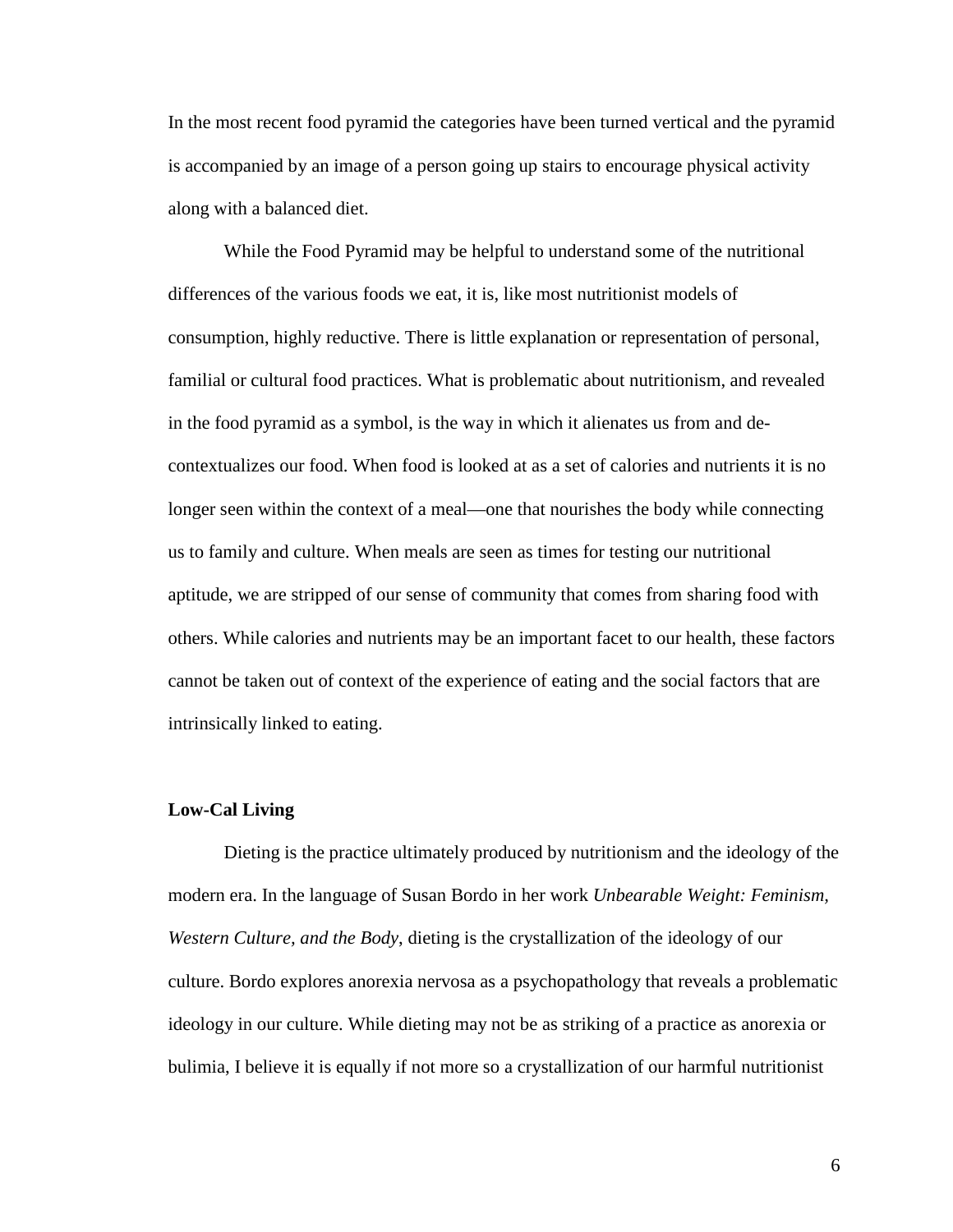ideology, in part because dieting is far more widespread than officially medicalized eating disorders. Dieting affects both men and women and people of every age—even young children (Butryn and Wadden; Claus, Braet and Decaluwé; Yanovski). In 2004, forty-six billion dollars was spent on weight loss products and programs, not including weight loss surgery (Gibbs, quoted in Lyons 77). And of course the diet industry cannot actually be invested in helping consumers lose weight when their pursuit of weight loss is what is making these huge profits. Pat Lyons critiques the diet industry saying, "Enormous corporate profits are at stake, and maintaining public distress and biased attitudes about weight ensures the continued production of those profits" (76).

The rhetoric of dieting that we have become so accustomed to has not always existed. Throughout history it has been fashionable to be plump—excess weight was a sign of prosperity, aristocracy, and leisure. Artists have long portrayed women with ample curves and jolly old men with large round bellies. Fat was seen more as something that came with age to those with enough wealth to eat heartily. But in the  $19<sup>th</sup>$  century industrialization brought about great changes in the Western world, particularly in the United States. For the first time food was being produced on an industrial scale and more and more people were able to eat, while less and less were required to produce it. Those who had once worked the land moved into the city to work in factories and service jobs. Additionally, there was a huge influx of immigrants—many genetically shorter and rounder than the earlier American settlers. Laura Fraser writes, "people who once had too little to eat now had plenty, and those who had a tendency to put on weight began to do so. When it became possible for people of modest means to become plump, being fat no longer was a sign of prestige" (Fraser 12). These changes were occurring among many in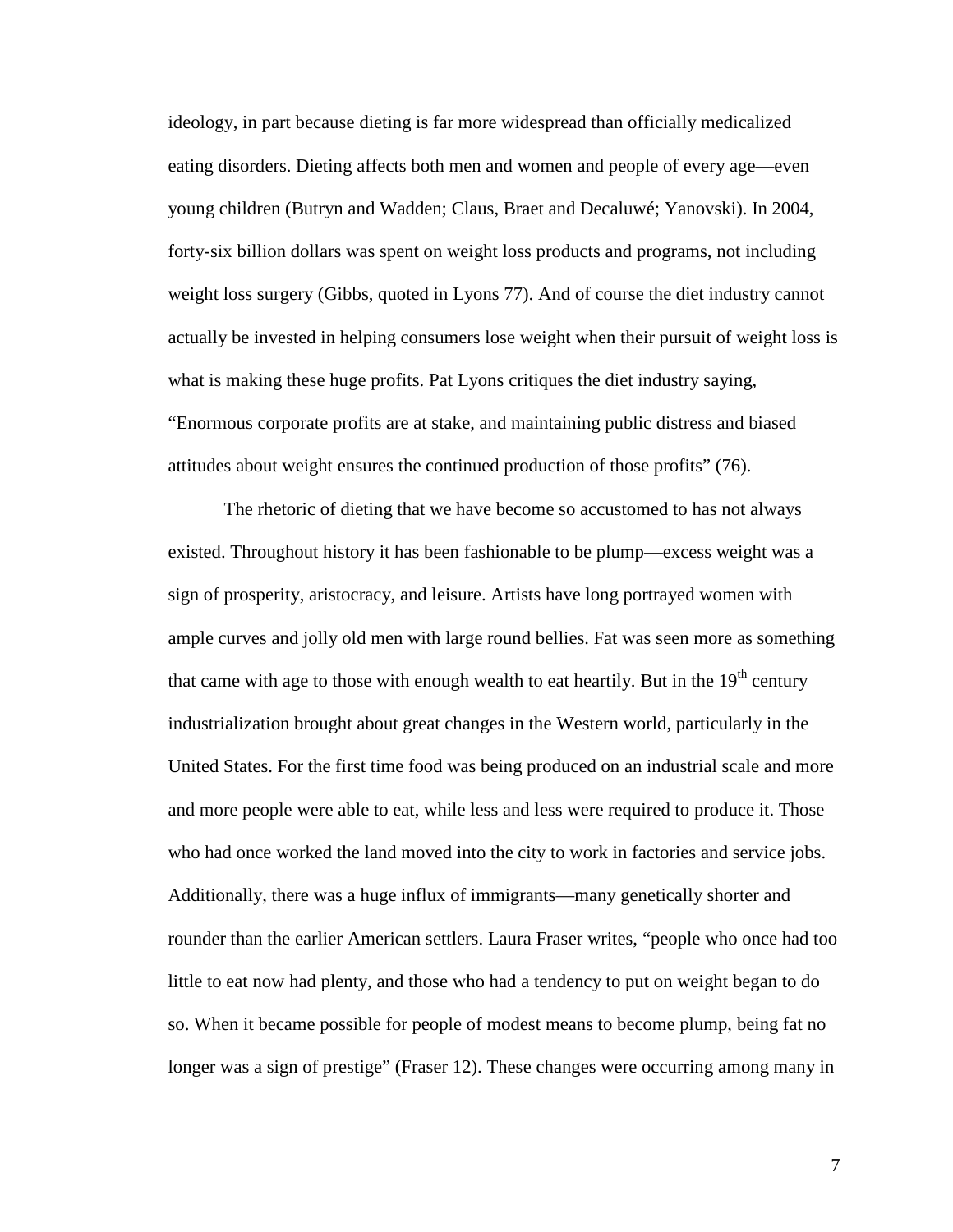American life, including changes in the world of fashion and an increased understanding of reliance upon scientific knowledge. Some, including Woods Hutchinson—a medical professor and one-time president of the American Academy of Medicine—were wary of the turn towards thinness. In a 1926 issue of the *Saturday Evening Post* he wrote,

In this present onslaught upon one of the most peaceable, useful and lawabiding of our tissues, fashion has apparently the backing of grave physicians, of food reformers and physical trainers, and even of great insurance companies, all changing in unison the new commandment of fashion: 'Thou shalt be thin!' (quoted in Fraser 11).

For the first time in history multiple powerful social forces deemed fat unseemly and being thin fashionable, high class and healthy. Suddenly the foods of the past—of the farm and the "motherland"—became unhealthy and the grocery store became the safe place to buy modern, healthy, scientifically proven products. At the same time magazines began advertising recipes for meals made entirely from grocery store bought ingredients, with an emphasis on fat content or health benefits. Together, the fashion industry, food reformers and many powerful companies—all fueled by industrialization—were able to shift the national discourse on fat and food away from farms and feeding to products and weight loss.

Weight loss products have only been created and promoted to consumers since the 19<sup>th</sup> century. In the 1950's and 60's weight loss programs and products gained the attention—and money—of millions of Americans, particularly women (Lyons 76). It was during this time that amphetamines, diuretics, and "low-cal" products began being sold for the purpose of weight loss. During this time what increased along with the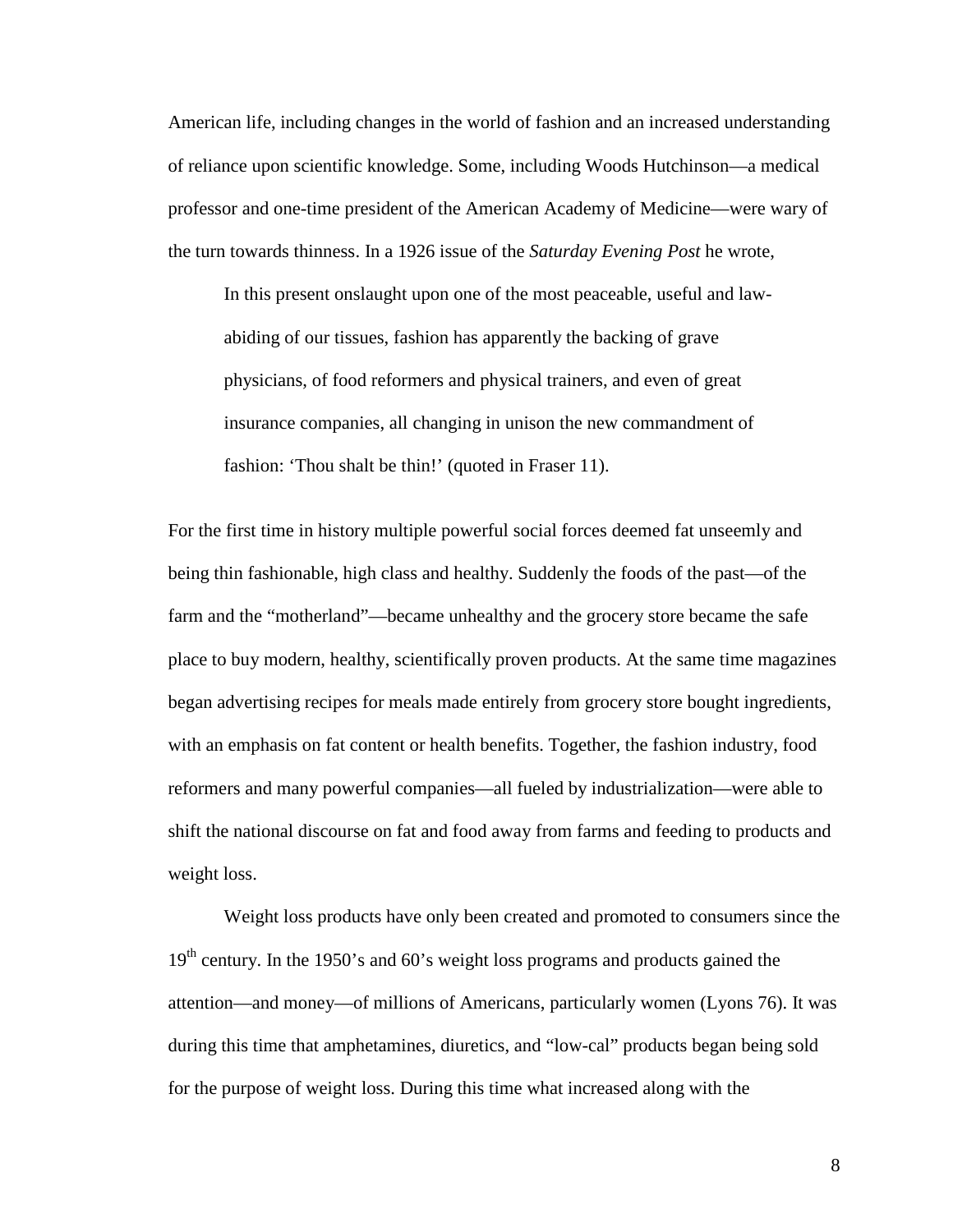introduction of weight loss programs and products was a bias against the fat and obese a bias that has only gained strength recently in the age of the "Obesity Epidemic." Many studies proving that dieting simply does not work—many people end up only lowering their self-esteem, becoming less motivated, and more unhealthy than when they started because they plunge back into the eating patterns that made them overweight in the first place. Despite this, we continue to wage war on our fat along with the help of myriad drugs and diet programs. Researchers are beginning to give attention to the act of over dieting and the due health consequences. While it is not yet recognized by the *Diagnostic and Statistical Manual of Mental Disorders,* there is burgeoning academic research underway to investigate orthorexia nervosa $^2$  $^2$ —the act of dieting obsessively to the point of detriment to one's mental or physical health.

#### **Inviting Foucault to the Table**

The popularity of Michael Pollan's books has drawn a great deal of mainstream attention to food discourse. Pollan and, in its own right, the rise in popularity of the local foods movement has made clear that there is a great deal of power at stake in who controls our food. At the center of this issue is an issue of power—who has it and who is affected? Michel Foucault has written extensively on power and how it has been used throughout history. In his work *Discipline & Punish,* Michel Foucault suggests that throughout history power and the way it is exerted has evolved. Foucault specifically traces a genealogical path of power from the seventeenth century to the nineteenth

<span id="page-11-0"></span> $2$  The term orthorexia, closely related to the well-researched eating disorder anorexia nervosa, was first proposed by American physician Steven Bratman in 1996. (Pollan, *In Defense of Food* 9.)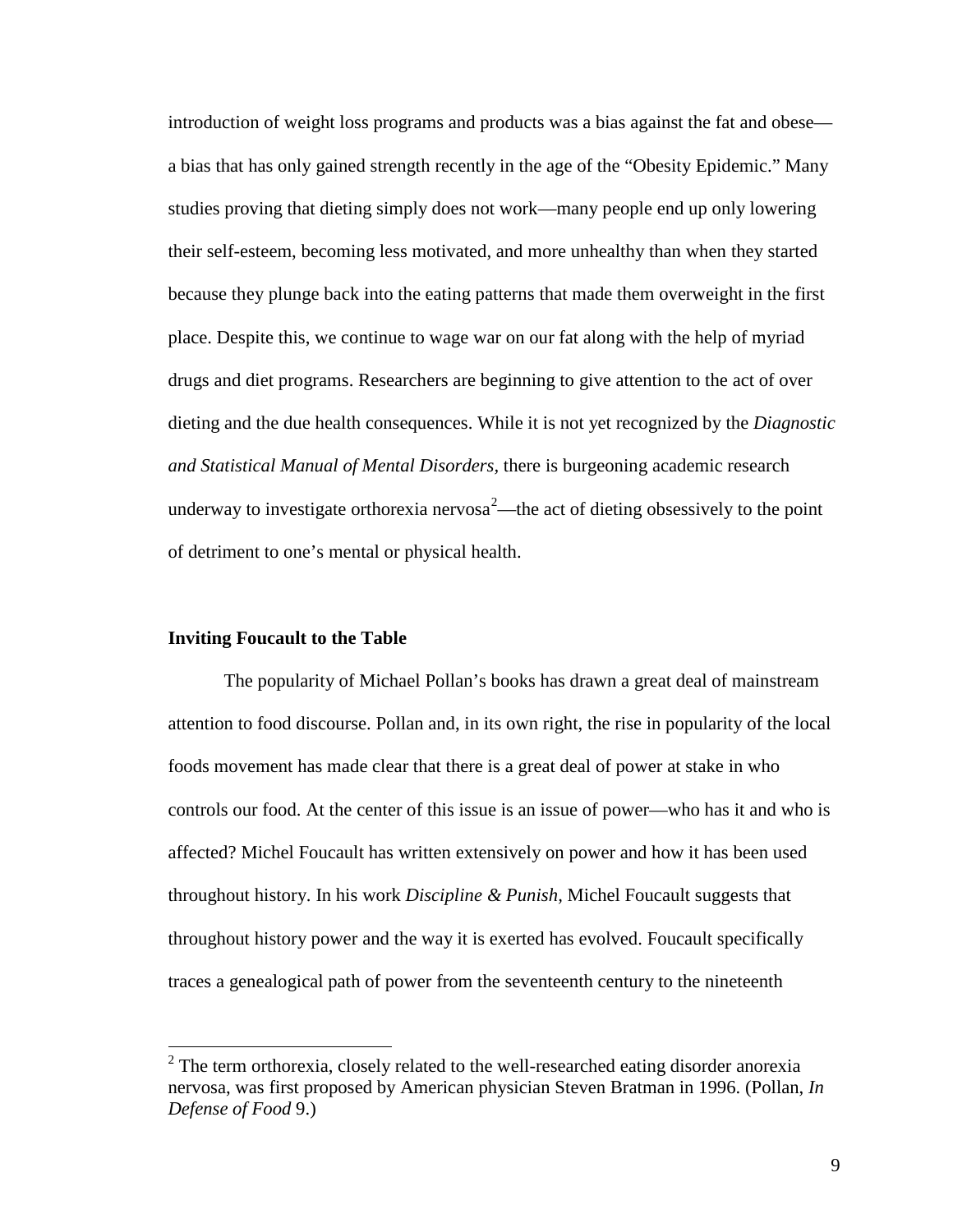century and the birth of modern power. He identifies the mode of power in the seventeenth century as Sovereign, and that of modern power as Discipline. Within each time period the given mode of power is acted out by particular entities that hold power. In the seventeenth century the King held the sovereign power, but in the nineteenth century discipline is enacted by "the expert." This expert is one who holds and produces knowledge that is valued by the dominant group of society.

One of Foucault's key contributions to political theory from *Discipline & Punish* is his suggestion that power, specifically disciplinary power, is productive. Disciplinary power does not seek to punish and take away the rights of its subjects, but rather creates desires, formations, objects of knowledge and discourses, which cause subjects to behave in the socially desired way without being enforced by a specific government body. What is so profound about discipline is that it is enacted by the subjects themselves and reinforces their very subjugation. Jeffrey Nealon describes the Foucauldian idea of discipline as "a power that increasingly targets actions rather than bodies" (31). Power that targets bodies imprisons them, tortures them, and commits acts of violence on the body in order to force the person to submit to the will of the Sovereign. Discipline, on the other hand, targets actions; it controls by being so ingrained in our social understanding that we control our own actions.

Discipline is a technology of power specific to the modern era; we cannot examine discipline without examining the cultural and economic context that made the modern world different from any other time in human history. The birth of discipline, as Foucault places it in time, coincides with the industrial revolution and a new understanding of economics. The industrial revolution caused us to think about efficiency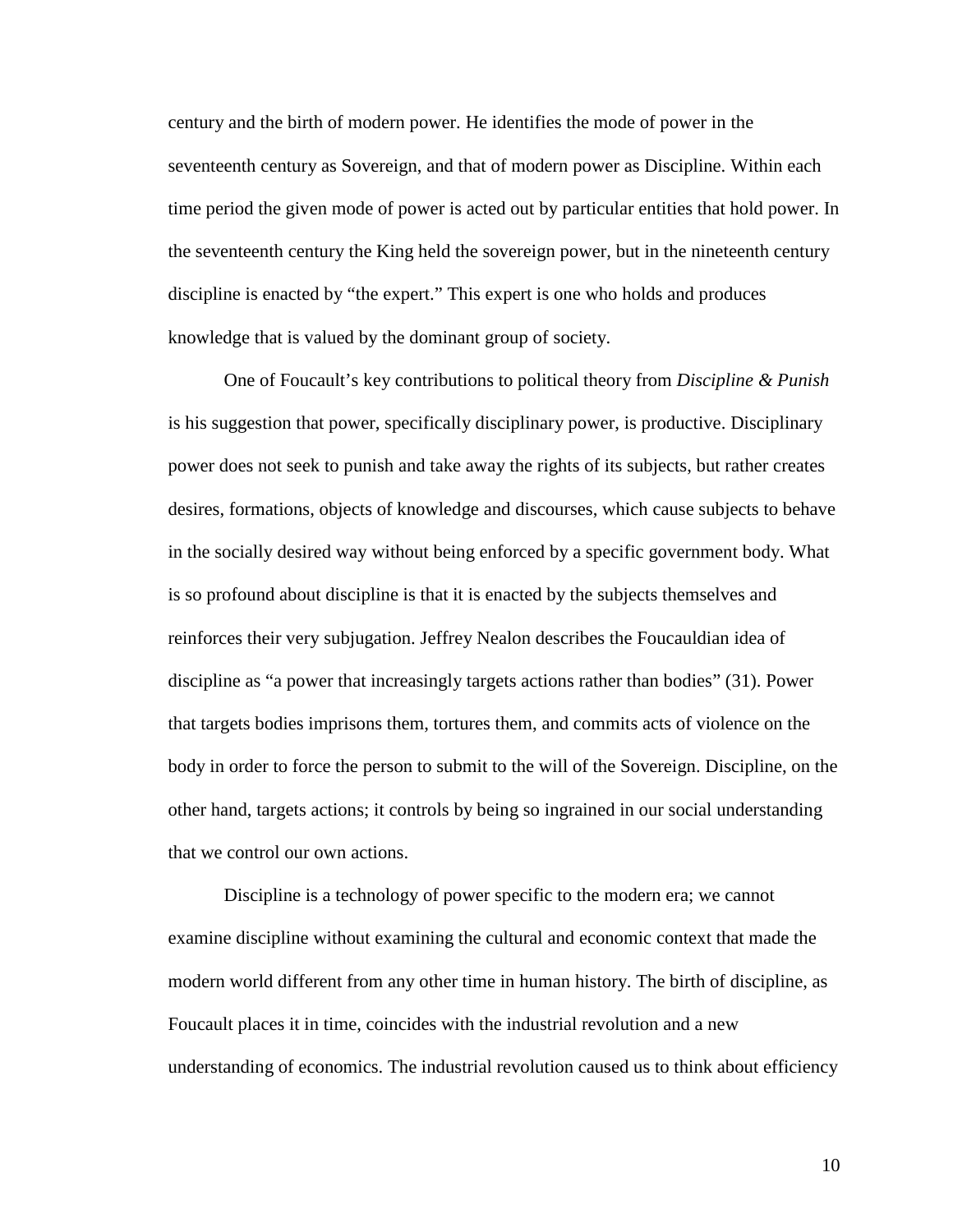in a whole new way—efficiency of time, labor, and capital particularly. Discipline is inextricably linked to the need for efficiency in the modern era because in its very nature discipline is a far more efficient mode of control than those that came before it: better results with less economic and political resistance (Nealon 31).

Discipline is not just a new type of force exerting power; it also creates a new type of subject. Foucault argues this new subject is characterized by being 'docile bodies.' He argues that "the classical age discovered the body as object and target of power. It is easy enough to find signs of the attention then paid to the body—to the body that is manipulated, shaped, trained, which obeys, responds, becomes skilful and increases its forces" (136). Whole sets of regulations and systems of data collection were established in institutions such as the army, the school and the hospital in order to control or correct the operations of the body. It is these docile bodies, which can be subjected, used, transformed and improved without outright punishment, which historically have been costly and violent. Docile bodies are formed through everyday institutions and are constantly renewed by the system itself.

So why do these docile bodies obey the experts? How does discipline actually work? To explain this Foucault gives us the example of the 'Panopticon.' The panopticon was an architectural design for a prison designed by Jeremy Bentham in 1785. The concept of the panopticon was for the prison guard to be able to monitor all of the prisoners without them being able to know when he is watching. In the design the building has a center chamber for the guard and in a circle around him are individual cells. Each cell is lit in such a way that the prisoner can never see the guard in the central tower. Because the prisoners never know exactly when they are being watched, they must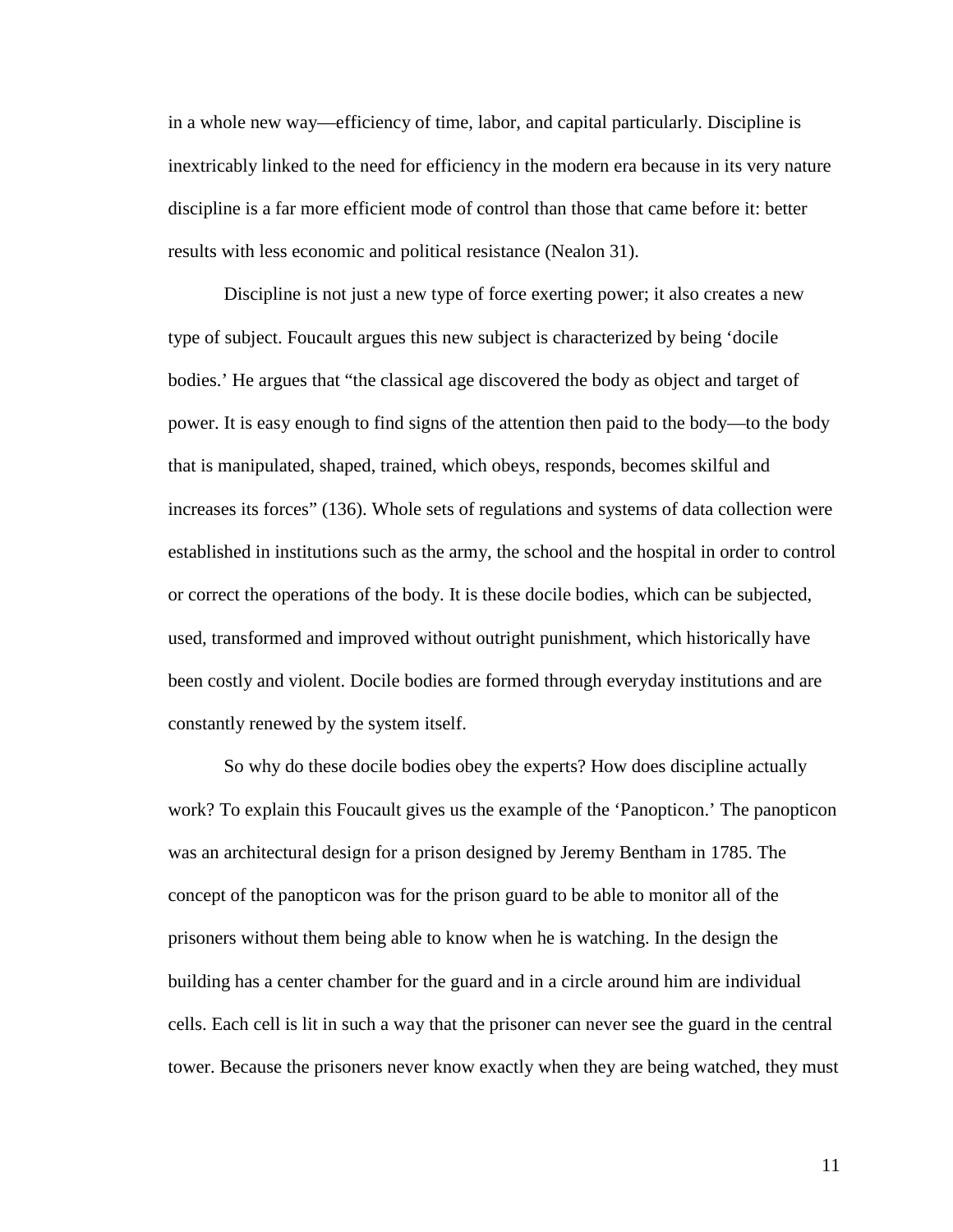behave as though they are being watched all the time. Foucault was interested in this architectural concept as a model for the type of control exerted in a disciplinary society. But the image of the panopticon can be extended out even to our everyday lives. When you are out in public you never know who is truly watching you, who is the one that will notice your discretions and so you must act as though someone is watching you all the time. This behavior is internalized and the subject develops a sense that someone is watching them all the time, but really it is only him watching himself. The subject becomes his own prison guard.

In lectures given between the publication of *Discipline & Punish* and *The History of Sexuality Part I*, Michel Foucault suggests a continuation of his power timeline into the twentieth century. He suggests that the newest technology of power will grow out of disciplinary power and is what he calls "biopower." Nealon explains, "Under a regime of biopower, the political task becomes less training people to be docile, and more a matter of producing and classifying ever-more kinds of subjectivities" (47). Nealon explains biopower further,

Biopower, then, further multiplies the concepts and practices of potential guilt by its invention of a species or life from lurking behind the acts of criminality: the delinquent, the monster, the homosexual, the pervert. These are subjects who may or may not have done anything illegal or transgressive, but their lives are nonetheless outside the slippery slope of biopolitical normativity. As Foucault insists, biopolitical "delinquency must be specified in terms not so much of the law as of the norm. (47)

In the stage of biopower, ever more types of delinquent subjects are produced; there are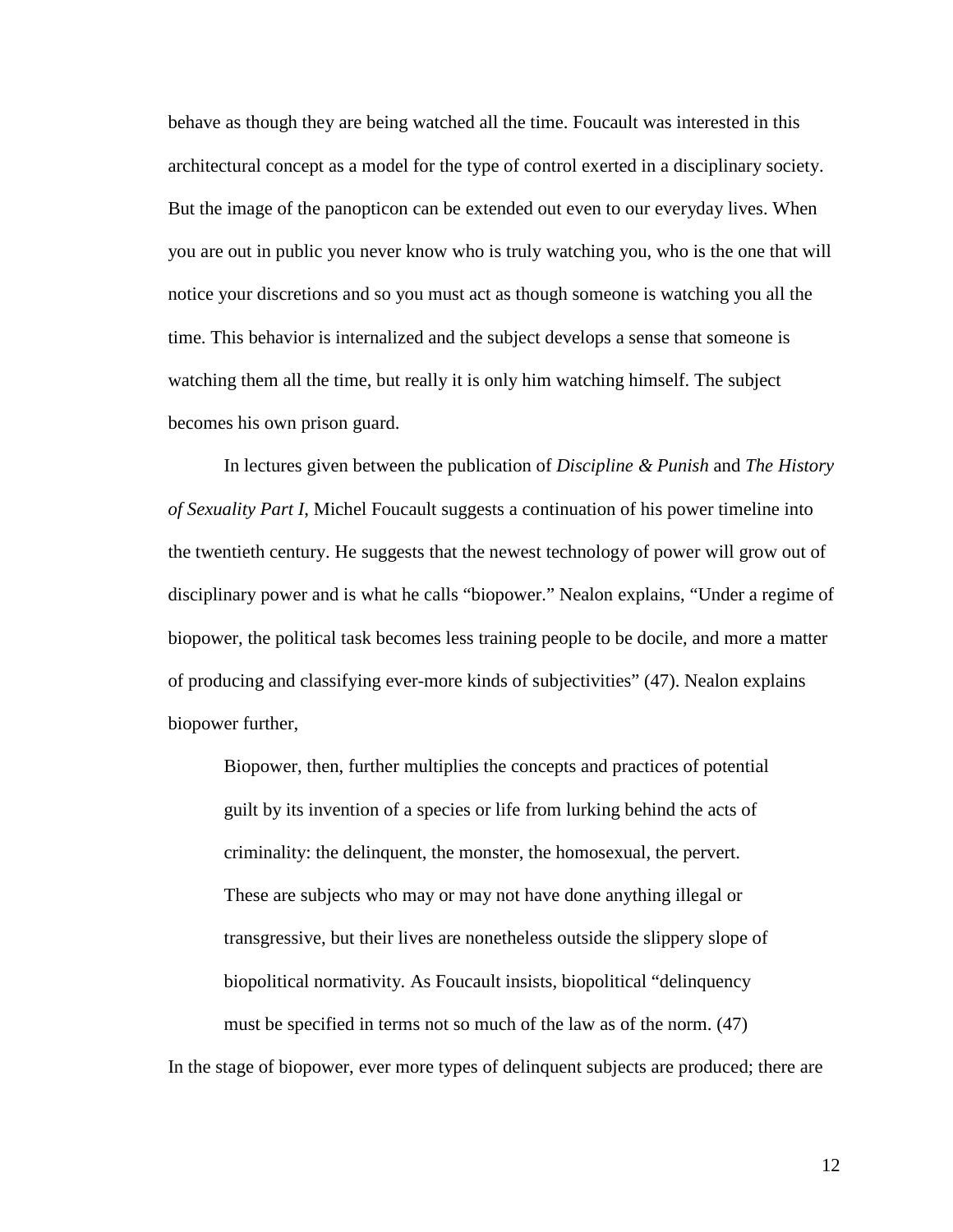ever more socially unacceptable traits that one must guard themselves from. Biopower creates a sense of shame surrounding the imperfect body and makes the person responsible for their shameful body something of a criminal—someone that needs to be punished and reformed. While Foucault was primarily studying sexuality in his exploration of this technology of power, it can easily be applied to many more facets of Western culture in the twentieth and twenty-first centuries, including the rules that dictate how we eat.

#### **Naturalizing Nutritionism**

This stage of power and discourse is quite evident in food as it is in other large social systems. Following Foucault's argument, the processes of power during nineteenth century made us docile bodies in how we eat by establishing the necessity for experts to help us to understand what to eat. Within the world of food the "experts" are the nutritionists and bariatric doctors—diet doctors and weight loss surgeons—that study what is "good" for us. The nutritionist, with his advanced degrees and association with the field of science, quickly gained more power than those who had informed us about food for thousands of years—farmers and families. The nutritionist, the journalist, the celebrity chef—these roles became the privileged ones and it is their understanding of food that created the dominant discourse that shapes our diet today. We all receive messages from nutritionists and dietitians, even if we never pay one to specifically give us their tailored advice. These messages from the experts come through the media. While experts may be the creators of knowledge, the media, in all of its forms, is the disseminator of this knowledge. While members of society do not have an individual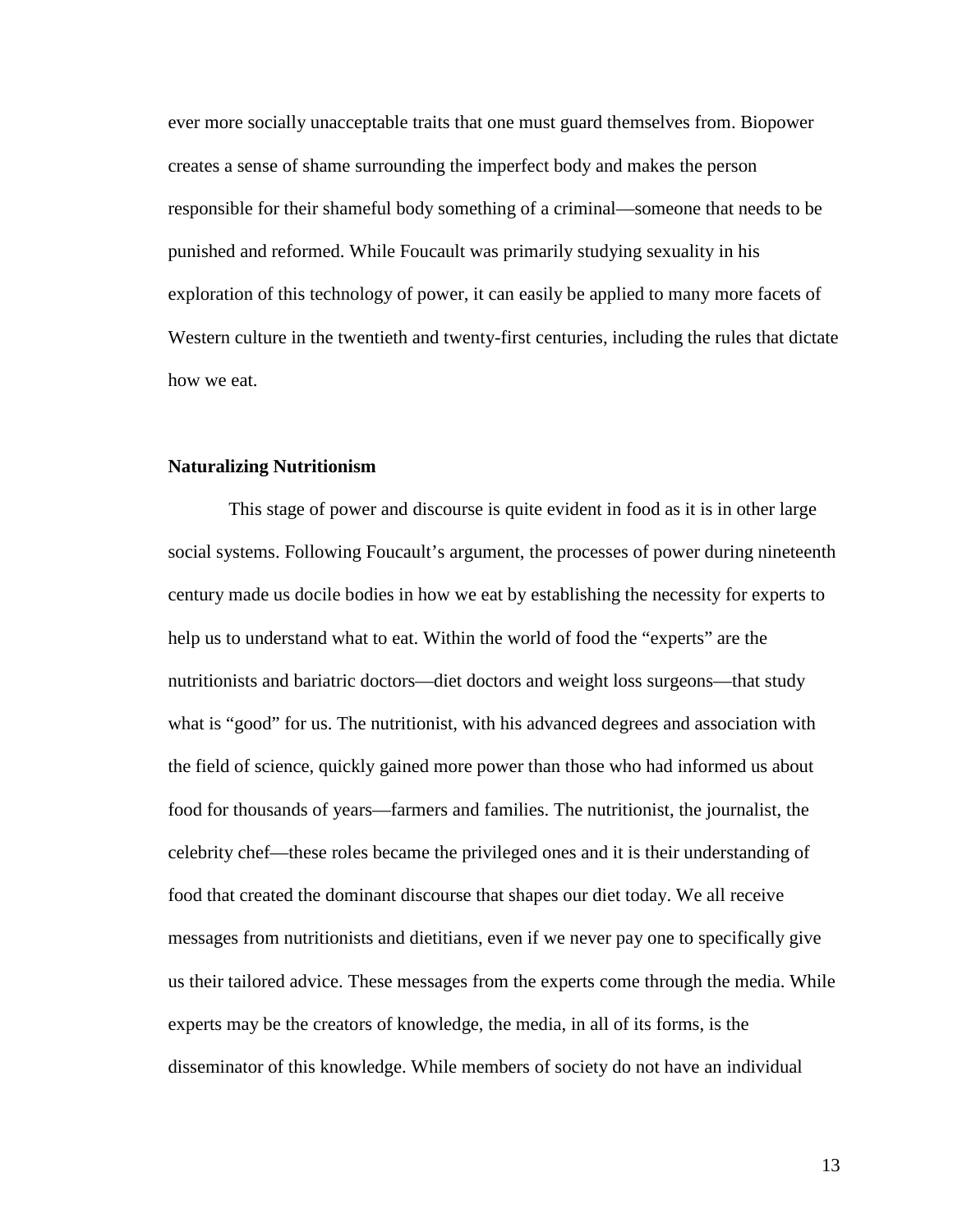connection to "the experts" we receive information from them through the media we interface with in our daily lives. You don't have to have to know a psychologist to gain information about the latest breakthrough in psychological science. The media does not create the information we consume, but it acts as the vehicle by which we consume it the media mediates the information. It is through magazine articles, television shows, and advertisements that this message is passed down to the social body. The media also plays a function of clarifying the knowledge of the expert so that it can be more easily understood by the masses. For example, complicated information about the chemistry of the human body and the process of digestion gets edited and cut down to its simplest forms, until it is simple enough to be explained in a brief magazine article, or even a headline.

In the February 2011 issue of *Fitness* magazine there is an advertisement for Eggland's Best eggs. This advertisement is placed within the section of Fitness magazine titled "Eat Right". Within this twenty-four-page section there are eleven full-page advertisements advertising nine different products or companies. Of these nine products and companies six are food products and two are weight loss supplements.

The ad reads, "The *best* nutrition just got better" and has a picture of two Eggland's Best eggs surrounded by nutritional facts. The advertisement claims that compared to ordinary eggs, Eggland's Best eggs are "high in vitamin E, have twenty-five percent less saturated fat, four times more vitamin D, over three times more omega 3, forty-six percent more lutein, nineteen percent less cholesterol and a good source of vitamins A and B." The advertisement offers no explanation how Eggland's Best eggs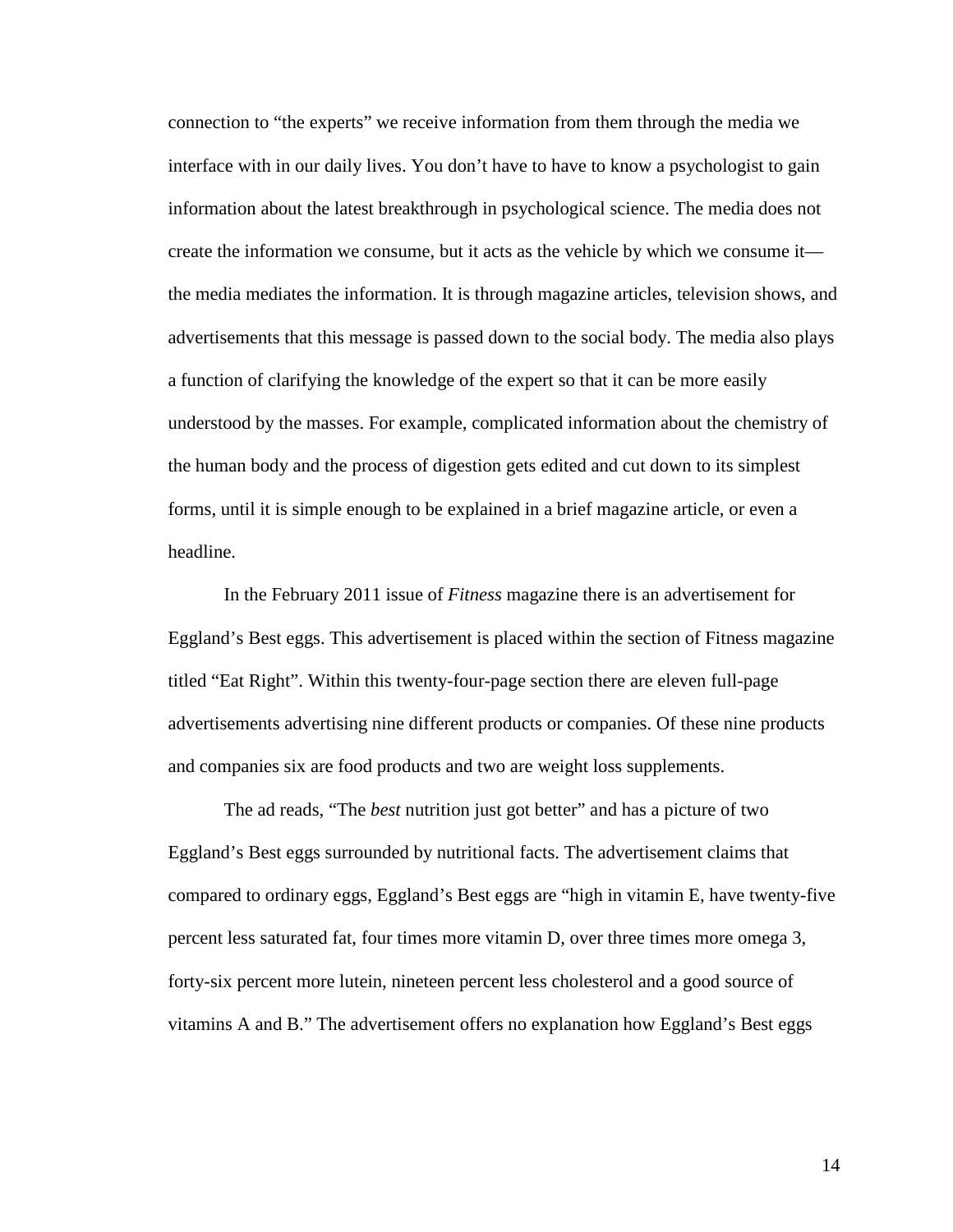could possibly have more vitamins and less fat and cholesterol that any other brand of

egg.



(Fitness Magazine, February 2011)

This advertisement is a clear example of nutritionism hard at work. Here eggs are illustrated as being valuable because of the combined value of their nutritional components, rather than because of their place within a complete diet. In this ad emphasis is placed on the amount of vitamins and the fat content of the eggs, but the critical reader asks, how on earth do they make an egg more nutritious and less fattening? This question points us, rather, in the direction of the egg production. What are the chickens eating who are laying these eggs? Is it their natural diet or a synthetic additive? This advertisement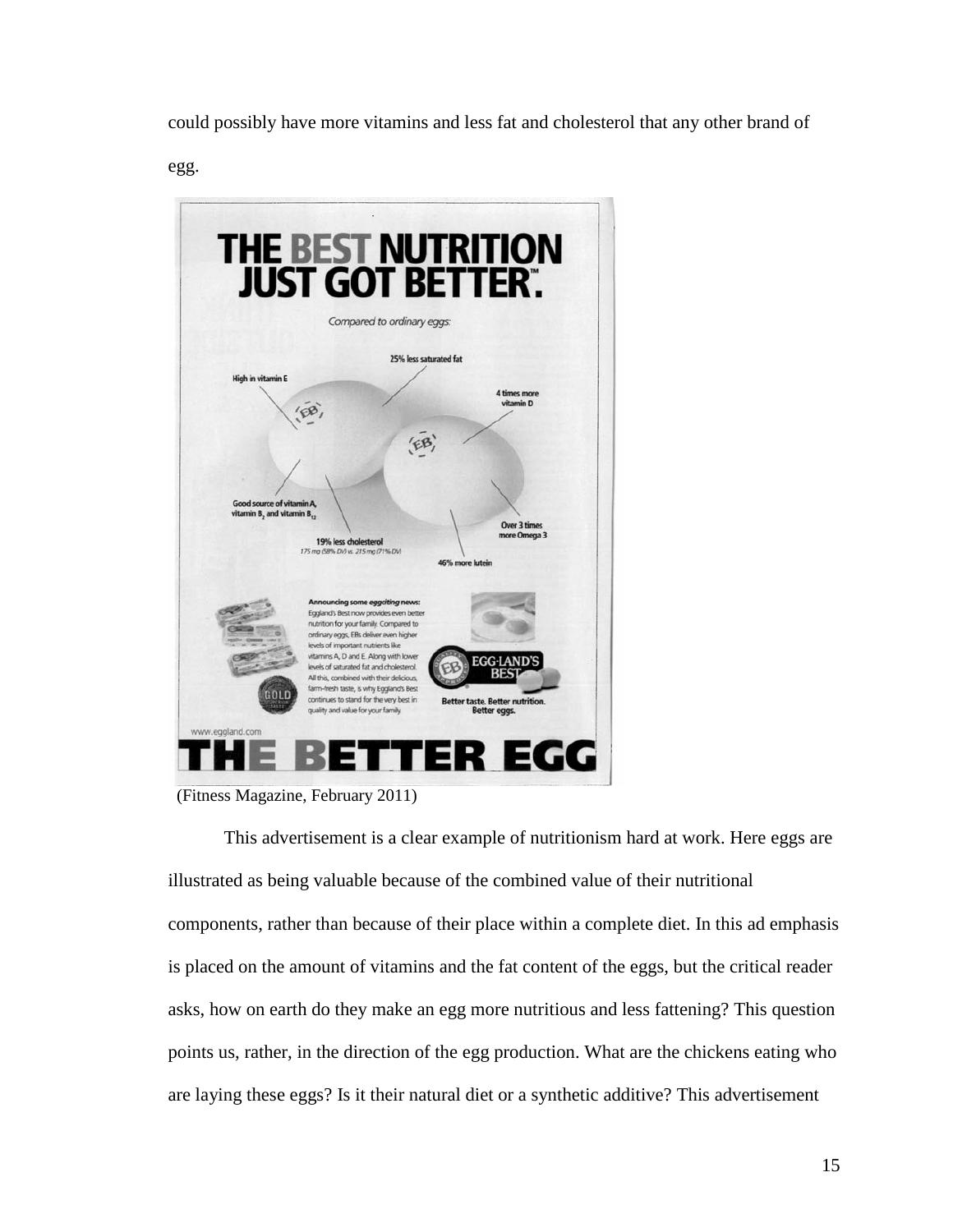also appeals to the notion that one cannot select a food without knowing its nutritional composition and therefore without an expert's help to point out such helpful statistics such as vitamin and fat content. The impression we get from this gleaming white ad is that these eggs are not being sold by a farmer, but rather a scientist, one who has perfected that which nature seemed to have missed.

What is profound about Foucault's work is that it illustrates the complicated nature of power in modern society. Discipline is not just a top-down operation where say, a King exerts power over his subjects; discipline operates by creating powerful forms of knowledge that cause the subjects to govern themselves—to subject themselves. Yes, we receive information from experts and rely on them for information, but the implementation of that information is done personally within our own free will. This is the inner panoptical prison guard within all of us and it is particularly powerful when we are making choices of what to eat. While it may seem like one of the most personal choices one can make, what to eat is a question that is always tied to power and dictated by one's place in society. In Foucault's language of biopower we understand that power is enacted through the creation of ever more subjectivities—as Nealon says, the delinquent, the homosexual, the pervert—and I argue, the obese. The fat or obese person may not have committed any crimes in our society, but in our biopolitical society certainly his or her weight is seen as problematic. Particularly now obesity is seen as a crisis, our public enemy number one. Those that are fat are seen as poor, lazy, lacking control over their bodies—a failure. In order to impose control over this rogue body one must discipline it through dieting.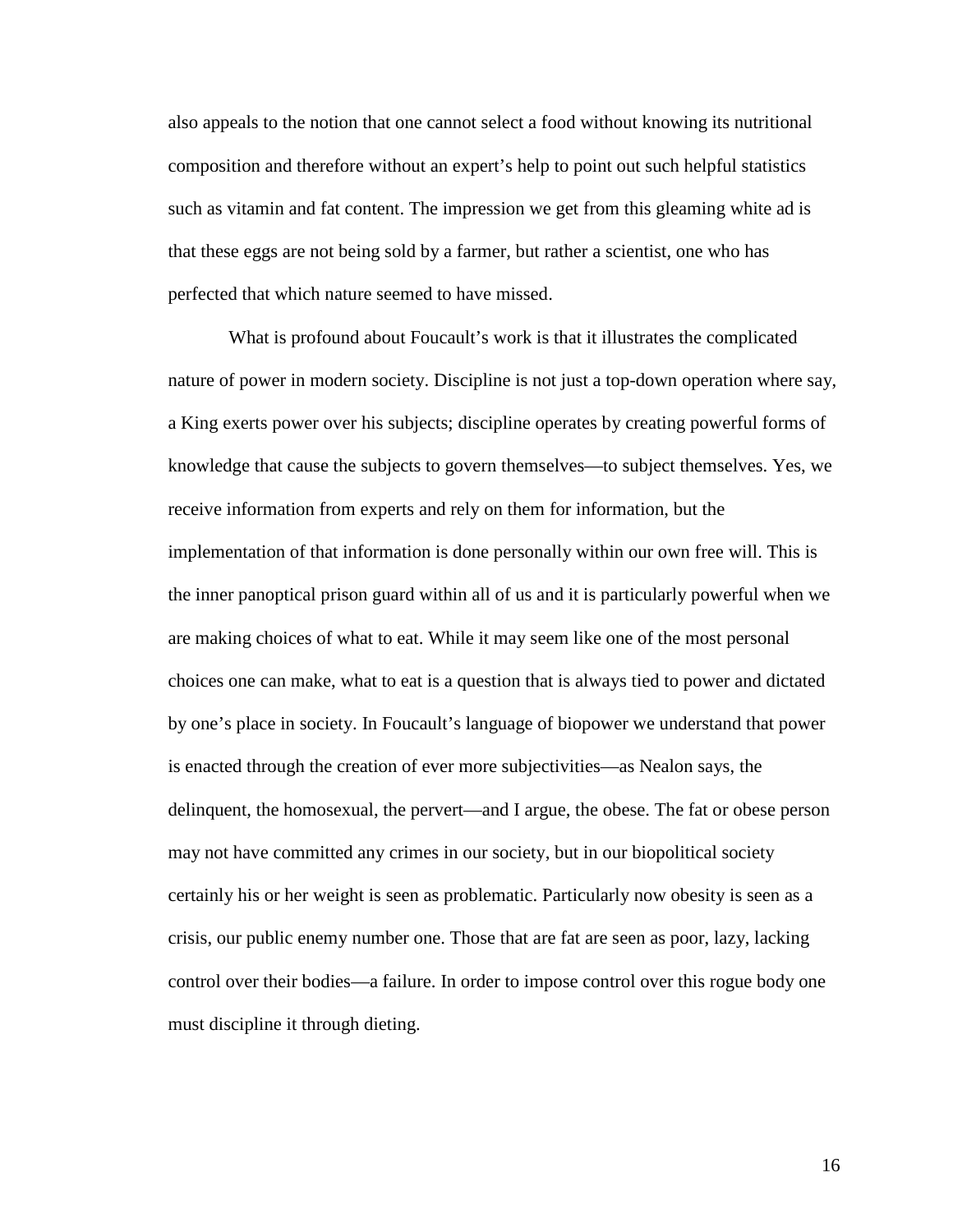Dieting asks the dieter to monitor what he eats in the same way that a prison guard monitors a prisoner. Like a prisoner, the dieter must act alone in a virtual cell, because the meals shared with others generally do not suit the diet, which must be strictly followed. The dieter must continually watch her own body and restrict the wrong behavior of eating the wrong foods, functioning as her very own prison guard. In order to police one's self in this way dieting comes with highly scientific monitoring systems counting calories, counting carbohydrates, counting fats, consulting charts, following point systems. All of these monitoring systems make it easier to monitor one's success or failure in the system; transgressors are clearly identified and the extent of the transgression has a quantitative value.

Because self-control is so elusive, the dieter looks to authority figures or "experts" to guide them. The first tip in the "Eat Right" section of the February 2011 issue of *Fitness* magazine is titled "Outmuscle cravings." The page upon which this expert advice appears is dominated by a brightly colored photograph of a stylish, thin, young woman leaning against a bakery counter eying a woman behind the counter who is pouring liquid chocolate over a white cake.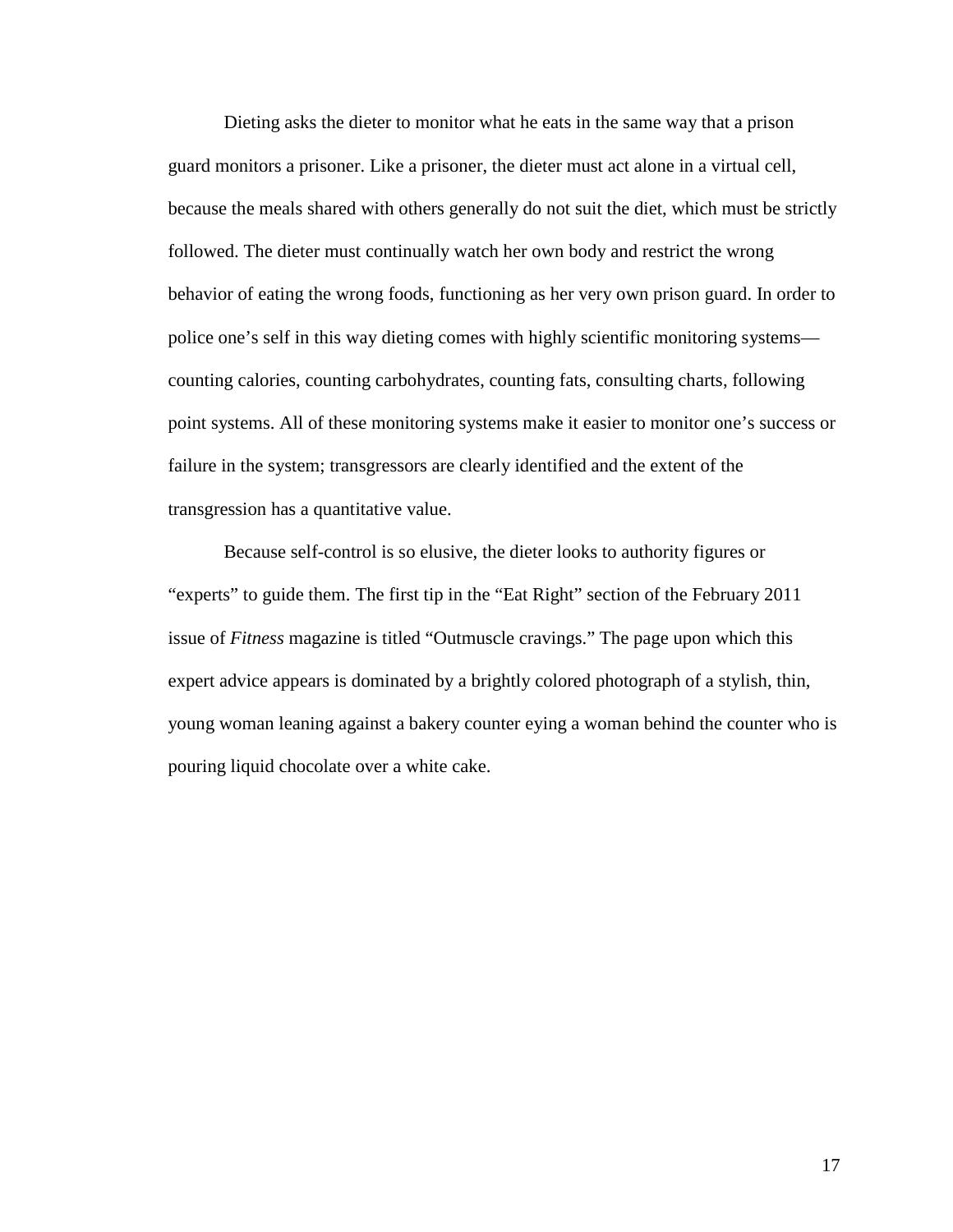

(Fitness Magazine, February 2011) The column suggests,

Next time you're staring at the pastry case, willing yourself not to order a piece of cake, make a fist. A new study finds that when your self-control is tested, tightening your muscles can nudge you toward the healthier option… It doesn't matter which muscle you use, but timing is key. Wait for the moment you have to make a decision or it's not effective (Wells 125).

The author of the study cited in the column is Aparna Labroo, Ph.D., and associate professor of marketing at the University of Chicago. Because the statement is endorsed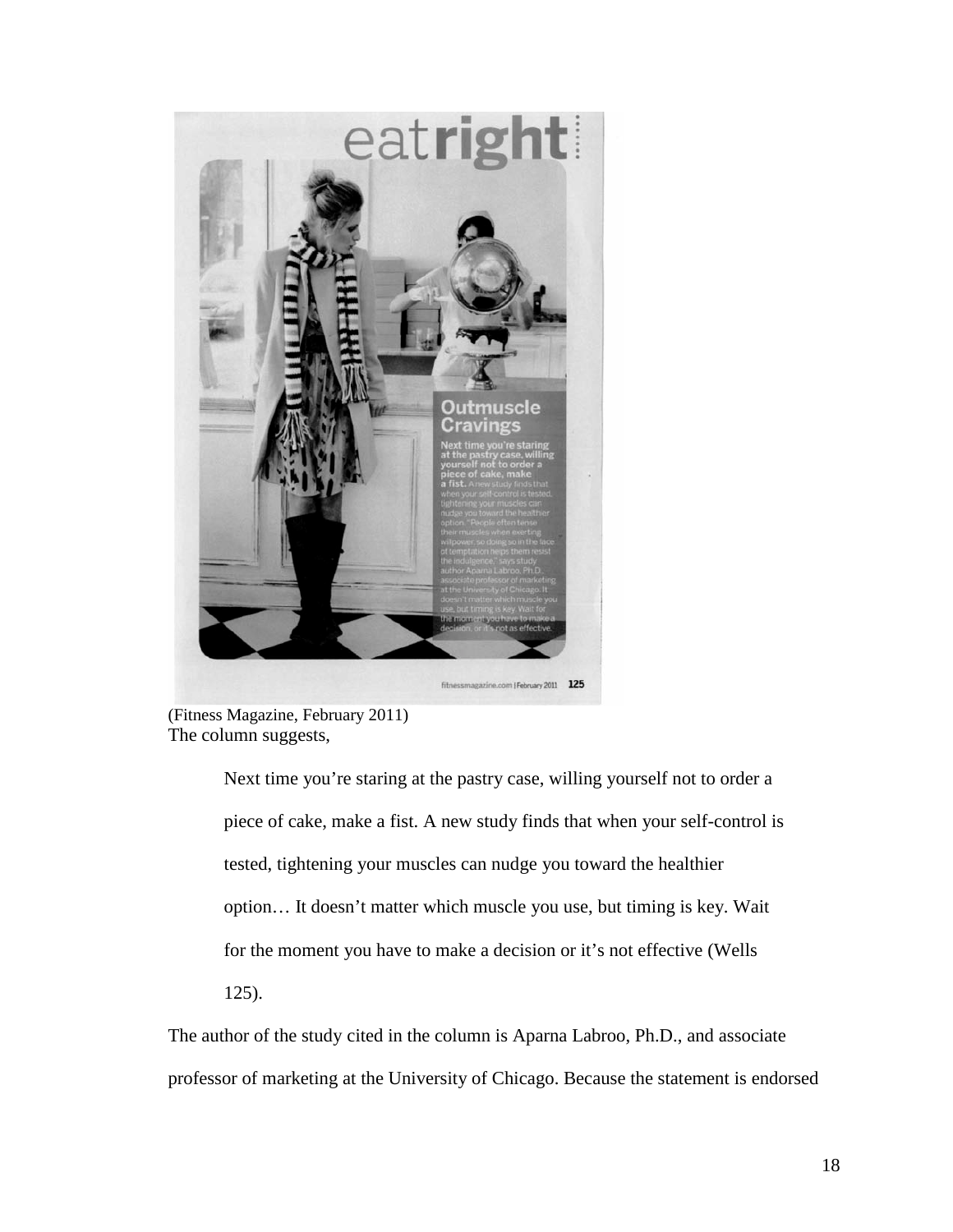by someone with a Ph.D. we are to assume that this is "hot new expert advice," though it should be noted that this scholar's work is in marketing, not medicine. The column suggests that we should—and actually can—physically fight our cravings and use our powerful will to gain self-control. This article is evidence of the way in which the rhetoric around food is twisted and becomes perverted. While it is our popular belief that it is the obese body that is perverse, what appears more perverse is our fear of the loss of control.

#### **A Diet of Consciousness and Complexity**

If nutritionism is so ingrained in our society today and is a part of a seemingly untouchable power structure, how can our discourse on food ever change? Is a true food revolution really possible? I am not sure. But I do believe that significant change is possible and I have found my own shift in food thinking has revolved around the "Local Food Movement"—a popular movement, with little specific organization or management, to buy foods produced within geographic proximity to one's own home. The local food movement and the related slow food movement<sup>[3](#page-21-0)</sup>, call for a way of eating that contrasts with the industrialized and fast food systems that became so predominate in the twentieth century. These movements call upon us to look at foods as food—within a geographic, communal and culinary context—rather than as calories, nutrients, fats or proteins. The

<span id="page-21-0"></span><sup>&</sup>lt;sup>3</sup> The slow food movement is spearheaded by the non-profit, grass-roots organization Slow Food International $\mathcal{R}$ . Slow Food is supported by its 100,000 members in 150 countries around the world. According to its official website the organization was founded in 1989 to "counter the rise of fast food and fast life, the disappearance of local food traditions and people's dwindling interest in the food they eat, where it comes from, how it tastes and how our food choices affect the rest of the world" through the practice of small-scale and sustainable production of quality foods (About Us).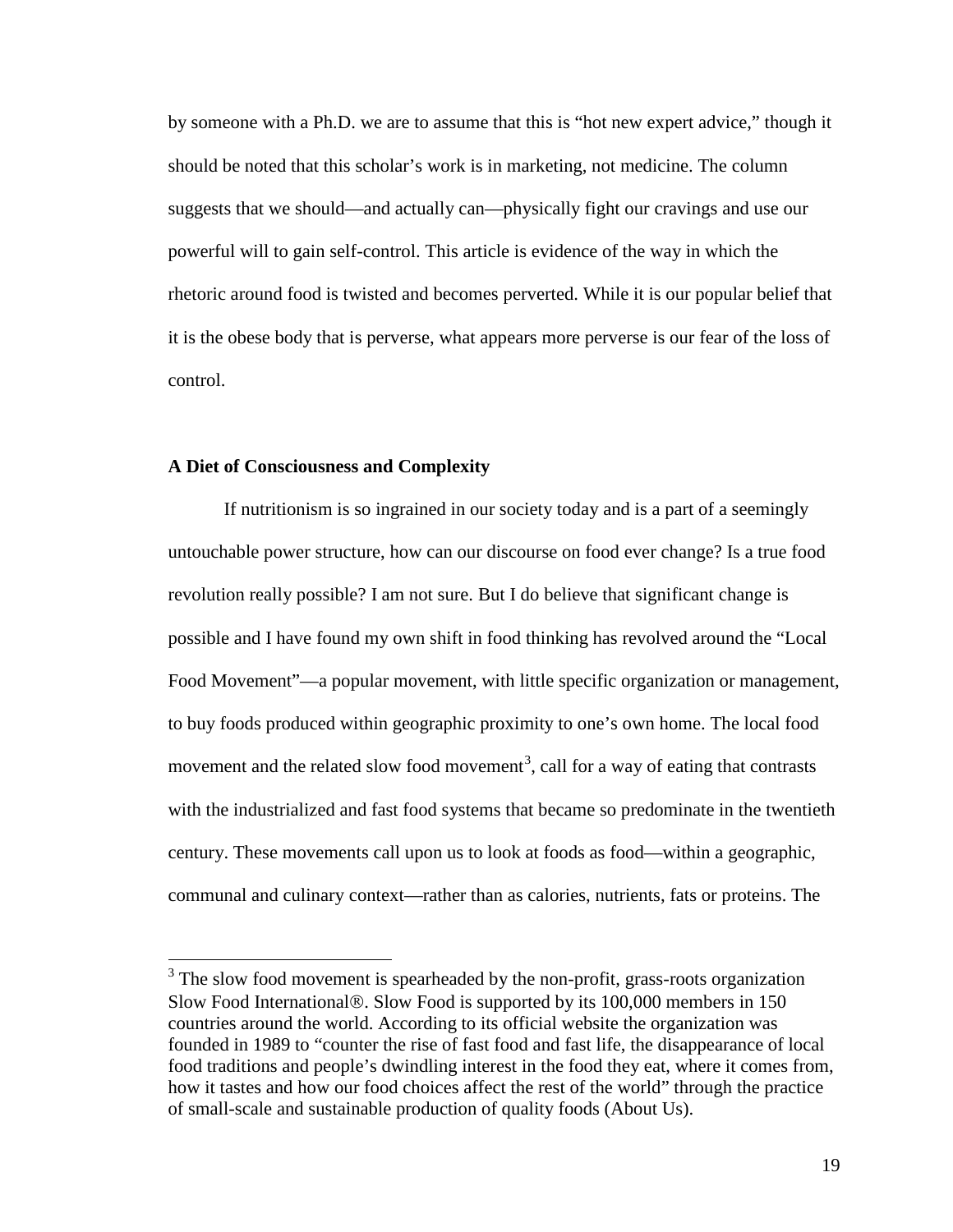local and slow food movements encourage us to watch what we eat in a radically different way than dieting asks us to; they ask us to examine where our foods come from, under what circumstances they are produced, and how they connect to our food heritage.

One way of joining the local food movement and integrating local foods into your diet is to join a Community Supported Agriculture group. Community Supported Agriculture (CSA) is a system of farming wherein a farmer sells "shares" to the public and in exchange these public "members" receive produce throughout the season from the farm. Most CSA farms give each member a box of produce each week with a mix of everything they have available that week. Some farms also include dairy, grain, honey, fruit preserves and other items produced on the farm. The beauty of the Community Supported Agriculture model is that the farmer has the capital he or she needs to get his farm going ahead of time when they need it most. It also causes consumers to have a stake in the harvest and does not leave the farmer holding the entire burden of loss if a given crop does not do well. CSA farms are highly diversified in order to serve the needs of their members, which is also much better for the soil than large monocultures.

CSA members experience the difference eating local food makes and many have shared their experiences in various media, including online blogs. As one CSA member, CV Harquail writes for the blog, Authentic Food Organizations, "for me, being a CSA member clicks me into a different perspective, so that I'm aware of a whole new meaning of being part of this community. Being part of a community and having a way to create meaning together can really make a person feel good." Gary Hansen writes at fannetasticfood.com, "I love the community that we get from our CSA. There's a connection that we have with others as we run into each other at the pick-up site. Our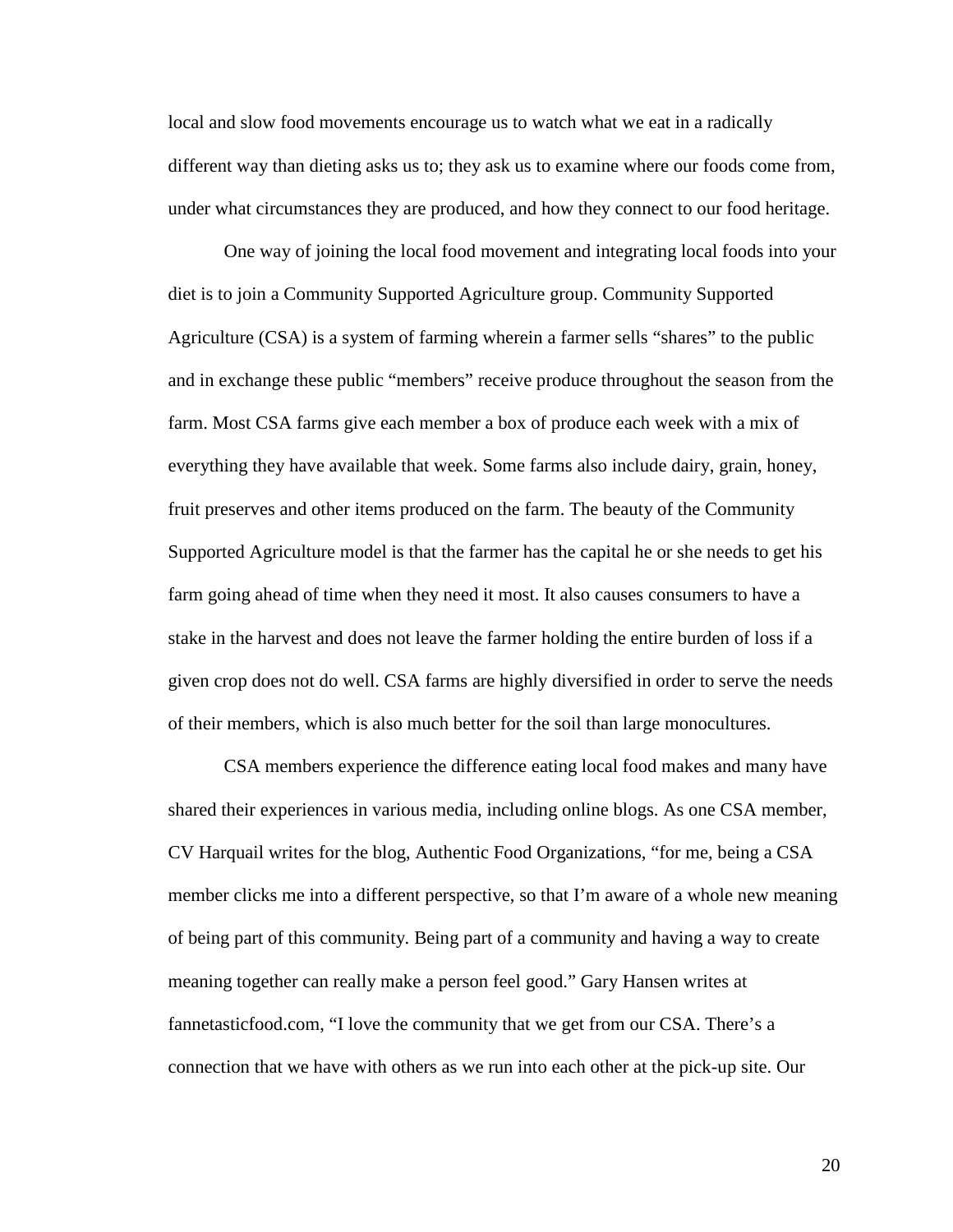food comes from the same soil. We all have a personal connection with the people who plant and harvest what we eat." These testimonials illustrate the way in which eating local connects us to both our food and other eaters. The rhetoric created by this emphasis on community is one of people, rather than calories. Dieting, on the other hand, is an isolated(-ing) activity that causes dieters to make up a personal diet that is different from those around them and to then shop for, prepare and eat that meal which may be completely different from family or friends around you. The local food movement is more concerned with who grew the food, where it came from and how people enjoy it, than with scientifically identifying health factors. It is a rhetoric of experience—of positive human experience. This illustrates that there is something in our food beyond the "food" part, something *in* the experience of eating that affects us.

The act of buying food grown or produced locally is not an act that is, in itself, particularly profound. What are more important are the side effects of eating locally. In order to truly "eat local" one must engage with food and eating in an entirely new way. To eat local one must first find out what foods are even available in a given location. Many, if not most Americans never even consider where the foods they eat everyday come from or how they are produced. The local food movement, on the other hand, asks us to think about food as something that comes from somewhere other than a supermarket and that it is produced by actual people. Buying locally produced foods causes consumers to find food producers, namely farmers and to cultivate a direct producer-consumer relationship between the two. From that relationship can build a community of fellow consumers all linked by their common food source. This can materialize in something as simple as neighbors picking up their produce at the same time every week and sharing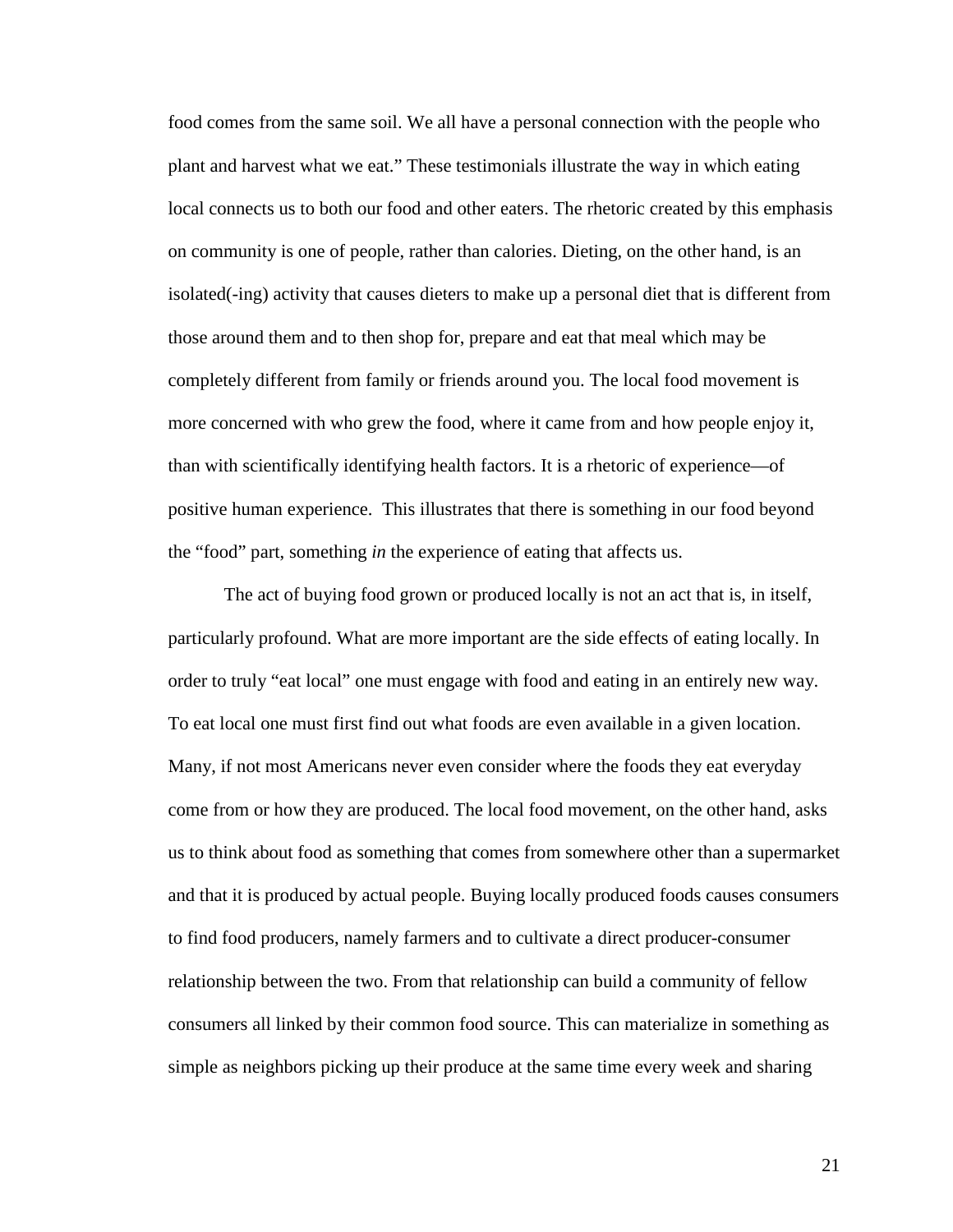recipes. But getting to know fellow members of a local food community can also yield much more than good kale recipes and a little chat on Saturday; deep relationships can be fostered. The local food movement fosters relationship building in all forms relationship between consumers and farmers, between fellow foodshed members, to space and land and perhaps most of all a positive relationship with food itself.

This relationship is one that removes discipline from the equation. It is rare that prisoners and prison guards are going to be in any kind of healthy relationship. Except those dieters who truly do succeed at controlling their weight and then even feel a sense of pleasure from the very act of controlling their bodies—perhaps a veritable Stockholm syndrome of eating—most dieters do not feel empowered by their diets. Scholars in the field of Fat Studies have shown that the very act of dieting actually worsens the health of some by adding to their lack of self-esteem while they continue to struggle to lose any weight (Lyons 82). The local food movement offers a way of eating that is free of the shame that can come with self-discipline.

Unlike dieting, the local food movement breaks down the prison cell and prison guard mentality of eating based around monitoring the self and caloric intake. Eating local has no scientific system of monitoring one's eating; there are no rules about how much to eat or what types of food to eat. What you eat is dictated by your own tastes, cravings, level of hunger and what is in season and available. When a CSA member receives a basket of produce at the beginning of the week their meals are dictated by the types of food in the basket and their own level of creativity. There is no expert telling a CSA member that leafy greens are full of vitamins and therefore a necessary part of a good diet; they just receive three pounds of kale and have to figure out how their going to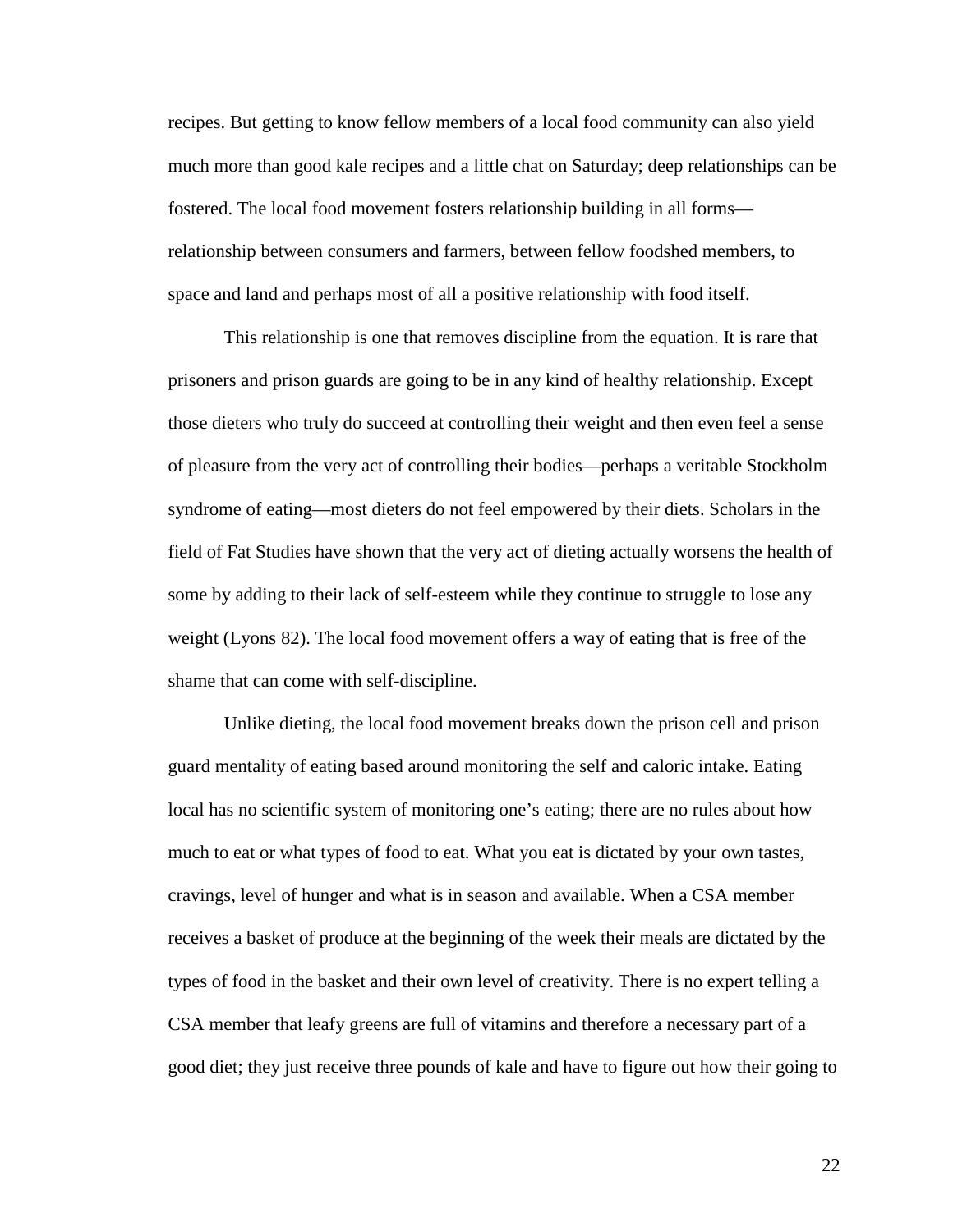integrate it into their meals so that it doesn't go to waste. The local food eater is given his own agency to make what he wants when he wants it within the confines of the season and availability.

#### **Freedom from Failure**

Most CSA members do not rely solely on their farm share for their weekly supply of groceries; they supplement their share by going to the grocery store. Most Americans, even the most environmentally conscious and locally focused still like to eat non-local items like bananas, oranges, coffee, chocolate or ice cream. Participating in the local food movement does not mean you have to give up all foods and ingredients that come from far away, but rather that you acknowledge the distance those products travel and the circumstances surrounding their production. The local food movement is an informal movement, structured by the actions of those interested in consciousness in food consumption and production. Some people come to it through environmental concern, others, like many professional chefs, are in search of quality ingredients. Others are simply concerned about the health of their families and feeding them wholesome meals. There is no right way to participate in this movement. There are no local food police who come give you a citation if you buy Oreos for your kids. Unlike dieting, the local food movement does not ask for you to monitor your calorie intake and punish yourself for "bad" behaviors. Rather, it asks us to relate to food and to think about it. What the local food movement does that is different from nutritionist models of eating is to change the way we think about food on an ideological level and then to let that change in paradigm come through in food choices when one is moved to do so. There is nothing that says you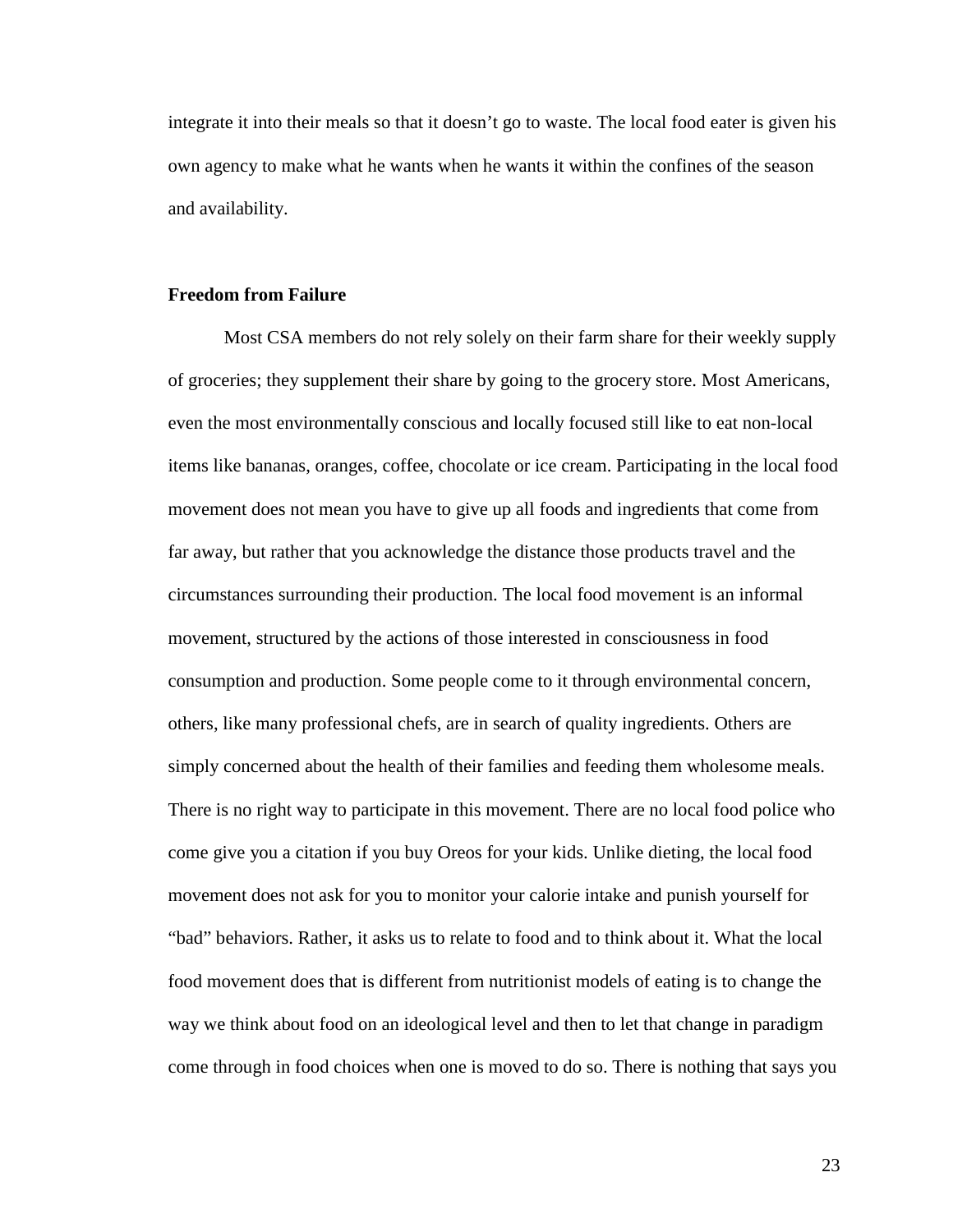cannot eat that Snickers bar or a Big Mac that you are craving. What the local food movement does in practice is to cause you to acknowledge the processes that went into making whatever you eat and to acknowledge that some of those practices may not be the best for the earth and the people involved in production.

The consciousness that the local food movement fosters can release those who feel imprisoned by the rhetoric of control and self-discipline. We seem to have this sense that if we do not follow our diets, if we do not watch our bodies carefully, they may run wild. A lack of discipline does not have to mean "go crazy," it means to simply *be* with food; not to be perversely obsessed with it in any way. In the past humans have not felt as distraught about food as we seem to today. They either had food to eat or they didn't that was the distress. Today we have an overabundance of food and we have become obsessed with it.

I do not wish to imply that the local foods movement is the perfect solution to problematic discourses surrounding food, but rather that it is a step in a good direction. The rhetoric of the local food movement—seasonality, community building, fresh, ethically grown, sustainable, often heirloom produce—is certainly more conscious of ethical issues in the production of food than that which comes from dieting and nutritionism. But there is often a gap between the rhetoric and actual practice of those who identify themselves with the local food movement. When it comes down to it, it is often a movement of a bunch of well-off, white people enjoying heirloom tomatoes and artisanal cheese, but not truly engaging in a true political shift that would allow everyone access to these foods. Perhaps one good answer to this quandary are urban farms. Urban farms take the idea of eating fresh, local, sustainable food and bringing into the city,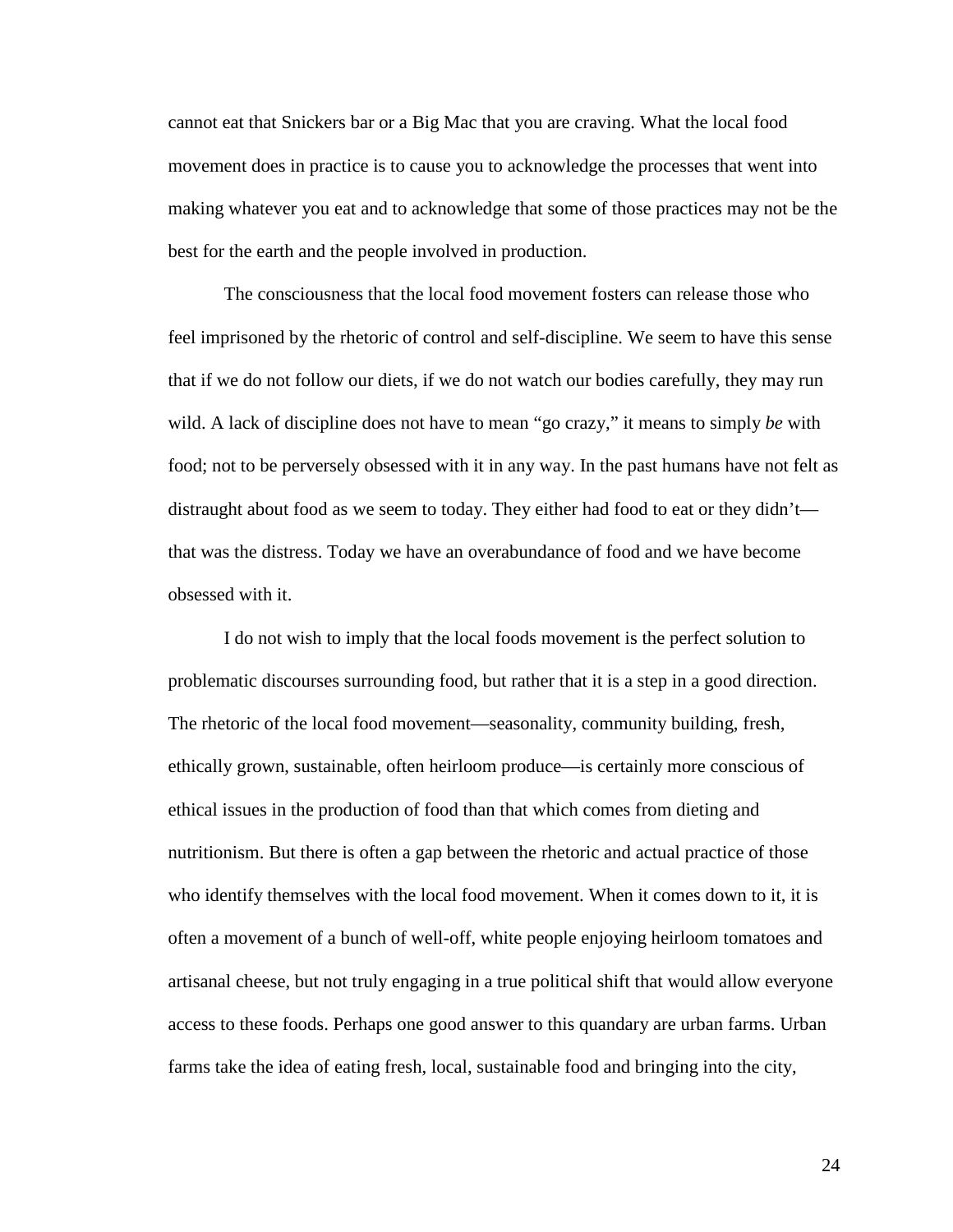particularly to areas where many do not even have access to grocery stores supplying fresh food. Many urban farms build up arable plots of soil right over concrete on empty lots of urban space and rely on volunteer work from the community to care for the crops.

The local food movement is just one site of resistance to the dominating, disciplinary food rhetoric among many. While Foucault talks about power, he also suggests that resistance to that power works in a mirrored way—resistance must become its own kind of power. The local food movement must produce its own powerful discourses.

#### **Food and Affect**

Today many scholars are turning to affect to fill the spaces left unanswered in their post-post-modern critiques of culture. In their introduction to the *Affect Theory* Reader Gregory J. Seigworth and Melissa Gregg describe affect thus, "Affect…transpires within and across the subtlest of shuttling intensities: all the minuscule or molecular events of the unnoticed. The ordinary and its extra-. Affect is born in in-between-ness and resides as accumulative beside-ness" (2). Affect can be understood as a constellation of invisible, unnamed forces that we witness constantly in everyday life, which give physical objects or bodies a sensation of human depth. Affect can be witnessed, seen, heard and felt regardless of the fact that it cannot be captured, extracted, or measured. This is what Seigworth and Gregg mean when they say affect is born in in-between-ness and accumulative beside-ness. While it can be related to human emotion, since affect often evokes or coincides with emotion, affect cannot be named as simply as emotions can—it is not merely happy, sad, or angry. Rather, affect is used to explain the sensation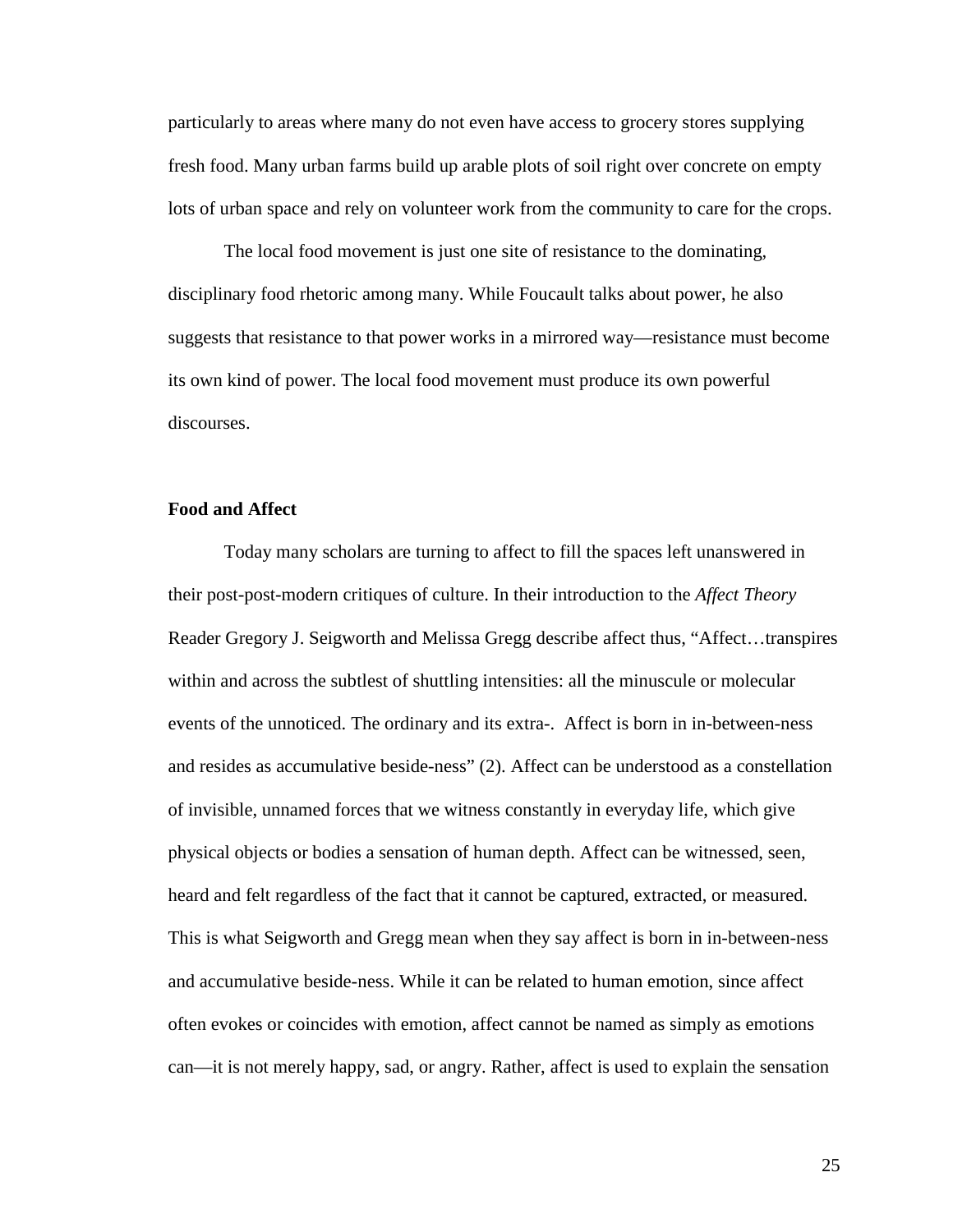of that which has impact in our lives and can be attributed to the simple material-ness of the object. In the body, for example, bodily movements without intention or energy appear somehow lack-luster or empty. It is affect, or the lack thereof in this case, that can be witnessed in those who have experienced episodes of depression—moments where one is lacking or has a flat affect. We know that we can see and feel affect and that it can be witnessed in the material world. Seigworth and Gregg write, "Affect marks a body's belonging to a world of encounters or; a world's belonging to a body of encounters but also, in non-belonging, through all those far sadder (de)compositions of mutual incompossibilities. Always there are ambiguous or 'mixed' encounters that impinge and extrude for worse or for better, but (most usually) in-between" (2).

I propose that it is affect that makes food more than just calories—that there is a space, a something between the chains of sugars and proteins and the burning of molecules in your body that affects how you feel when eating food. Food is transformed, made more than the sum of its microelements in the act of eating it. Affect gives us an explanation to why a meal cooked lovingly and shared among friends can be so gratifying, nurturing, fulfilling. In a particular discussion of affect and aesthetics Steven Sharivo explains affect lies in the distinction of "not *what* something is, but how it is—or more precisely, *how* it affects, and how it is affected by, other things" (quoted in Seigworth 14, emphasis in original.) I am less concerned with what chemical composition makes up my food and more concerned with how it affects me and how I can affect others through food.

In her essay, "Writing Shame" Elspeth Probyn shares her own experience of affect in her life. In particular she discusses the "fear-terror" of producing work that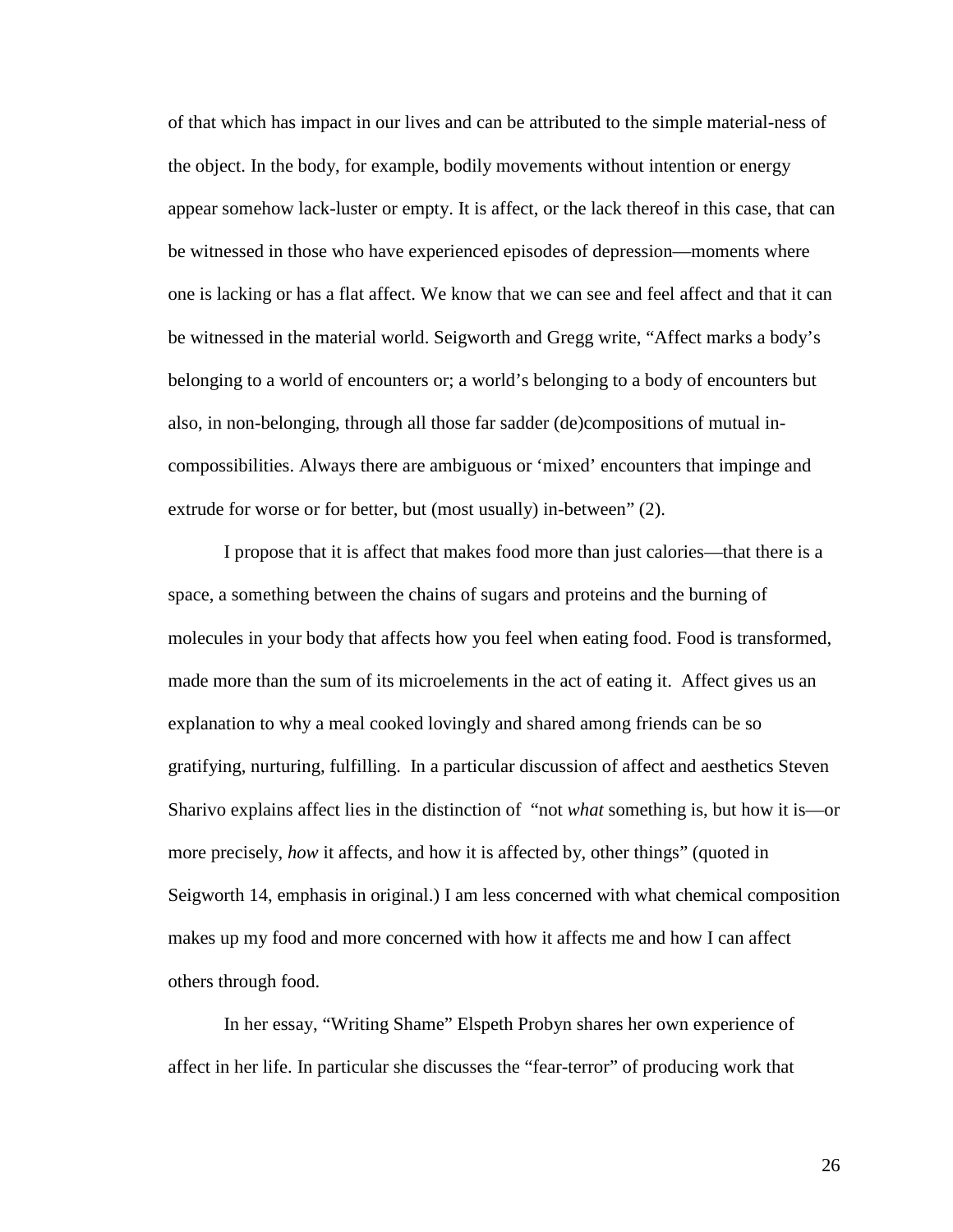would not interest anyone and lead to shame (Probyn 72). Probyn discusses the affect of shame, building particularly on the work of Eve Kosofsky Sedgwick and Adam Frank. She uses her personal experience to show how affect affects us in our daily lives: "Different affects make us feel, write, think, and act in different ways. It does this experimentally—the body feels very different in shame than in enjoyment—but it also reworks how we understand the body and its relation to other bodies or, for want of a better word, to the social" (Probyn 74.) Similarly, eating different foods in different settings or under different circumstances can affect us in different ways regardless of their nutritional content. Consuming foods with a belief that you are somehow not good enough—not thin enough, not healthy enough, not rich enough—causes a certain affect to be embodied. By the same token, eating with pleasure—pleasure from the ingredients, from the making of it, from the people you are eating with, from the pride of being able to afford the food you are eating—causes a positive affect on the body, mind and spirit. This affective argument cannot be measured or quantified and yet it most certainly can be perceived and therefore can be analyzed.

#### **Where do we go from here?**

I believe the answer lies not in extremes—of counting calories, or eating only foods grown in your back yard—but in a more complicated food discourse that empowers eaters and acknowledges the social disparities that greatly effect who can eat what in our country. I came to this issue as one of those people who was very influenced by the food pyramid in my youth. As a kid I insisted that my lunch (the only meal that a child can be in control of on a regular basis) contain the same thing every day—a sandwich, a piece of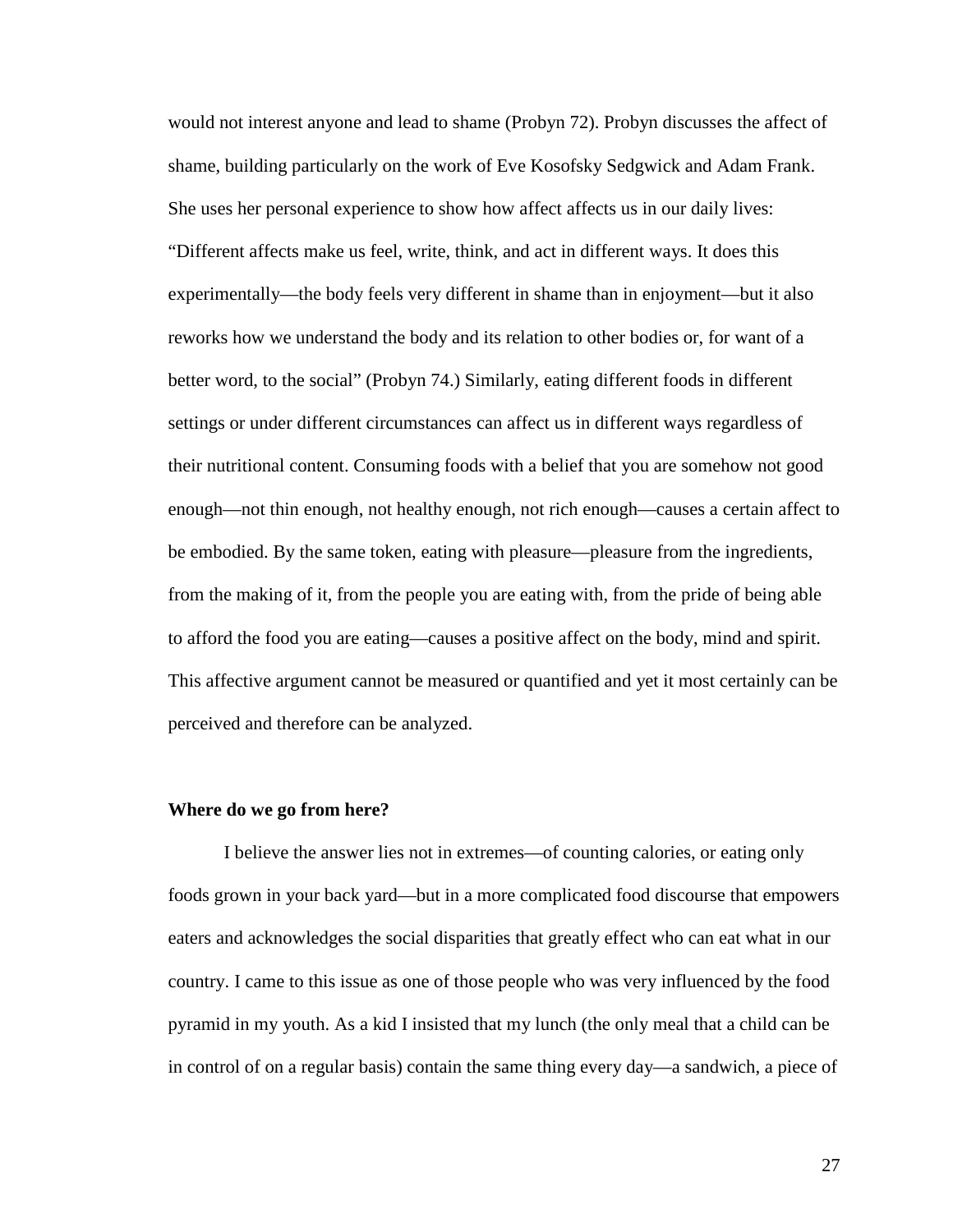fruit, a baggie of fresh vegetables, yogurt and a treat. I was comforted by the structure of eating this way, but as I grew older I realized how monotonous it was—the same foods everyday dictated by a cartoon I saw on the side of my cereal box every morning. So what is the difference between my sack lunch and wonderful dinners or holiday meals that I hold so dear? I have come to realize that there is more to food than nutrition. There is a space in food that holds spirit, love, family, heritage, identity, and we commune with it everyday.

Renowned food writer, M.F.K. Fisher has written, "all men are hungry. They always have been. They must eat, and when they deny themselves the pleasures of carrying out that need, they are cutting off that part of their possible fullness, their natural realization of life, whether they are rich or poor" (322). I fell for Fisher the moment my eyes laid upon her work. Though her first novel was published in only 1937, her work speaks to an understanding of human experience that is both ahead of her time and also timeless. When I first read M.F.K. Fisher I noticed that her work seemed like the perfect response to Michael Pollen though she preceded him by decades. She makes many of the same points that he does by simply sharing stories of her personal experiences with food that shed light on the universal nature of our connection to food and its connection to the deepest of human emotions and experiences. She inspired me to seriously explore my own relationship to my culture through food and in doing so, taught me that I do not need to be rich to eat well and live well. For that, one only needs love and intention. And for that lesson, I will be forever grateful.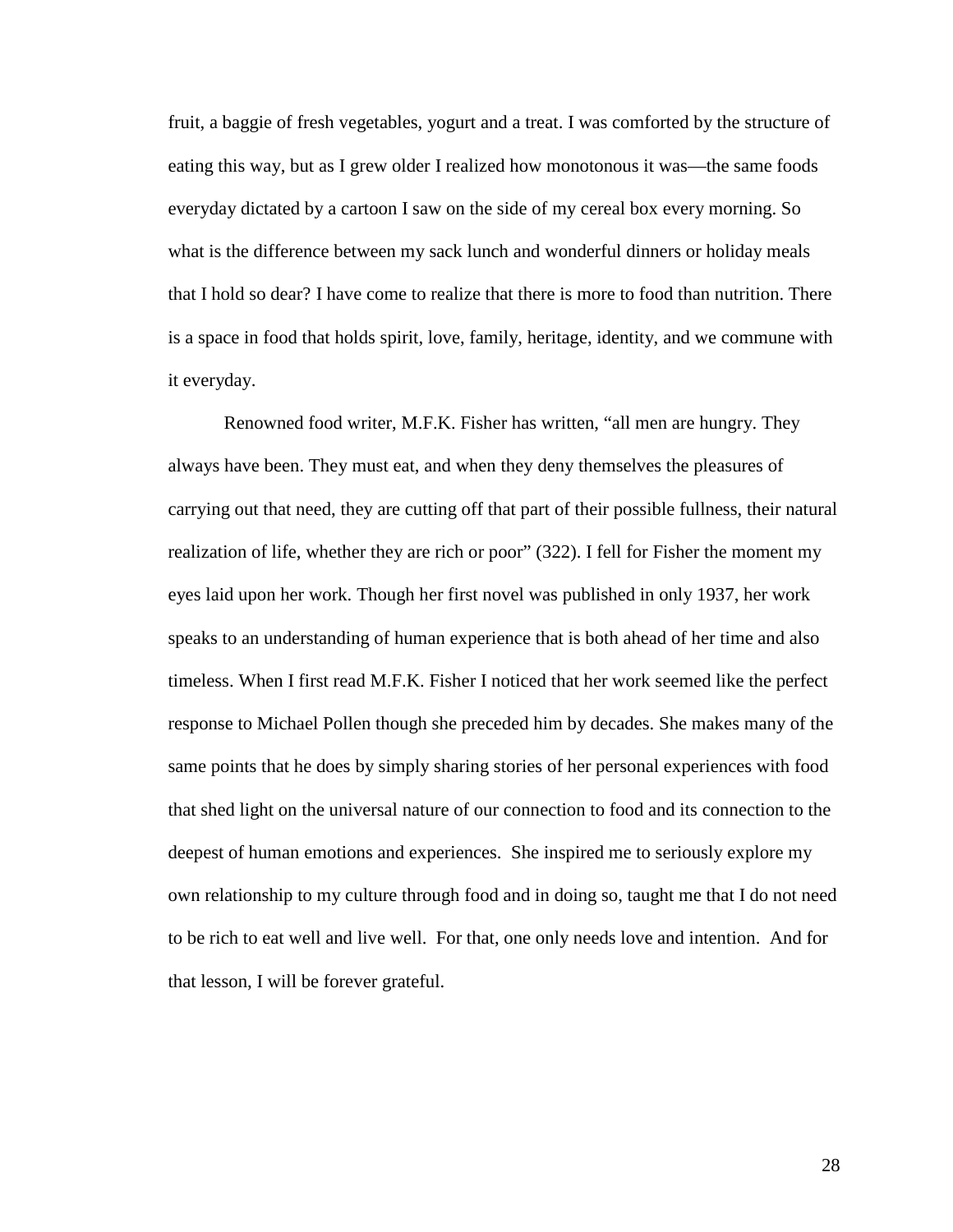"About Us." *Slow Food International - Good, Clean and Fair Food.* Web. 27 Feb. 2011. <http://www.slowfood.com/international/1/about-us?-session=query\_session:43A 7637D058b727A11qxIx382E4C>.

Bordo, Susan R. *Unbearable Weight*. Berkeley, CA: University of California, 2003. Print.

- Butryn, Meghan L., and Thomas A. Wadden. "Treatment of Overweight in Children and Adolescents: Does Dieting Increase the Risk of Eating Disorders?" *International Journal of Eating Disorders* 37.4 (2005): 285-93. *Academic Search Premier*. Web. 27 Feb. 2011.
- Claus, Line, Caroline Braet, and Veerle Decaluwé. "Dieting History in Obese Youngsters With and Without Disordered Eating." *International Journal of Eating Disorders* 39.8 (2006): 721-28. *Academic Search Premier*. Web. 27 Feb. 2011.
- "Community Supported Agriculture LocalHarvest." *Local Harvest / Farmers Markets / Family Farms / CSA / Organic Food*. 2010. Web. 24 Feb. 2011. <http://www.localharvest.org/csa/>.
- Eggland's Best. Advertisement. *Fitness* (Feb. 2011): 124. Print.
- Fisher, M. F. K. *The Gastronomical Me*. *The Art of Eating*. Hoboken, NJ: Wiley Pub., 2004. 351-572. Print.

*How to Cook a Wolf. The Art of Eating.* Hoboken, NJ: Wiley Pub., 2004. 185- 350. Print.

Foucault, Michel. *Discipline and Punish: the Birth of the Prison*. New York: Vintage, 1995. Print.

Fraser, Laura. "The Inner Corset: A Brief History of Fat in the United States" Rothblum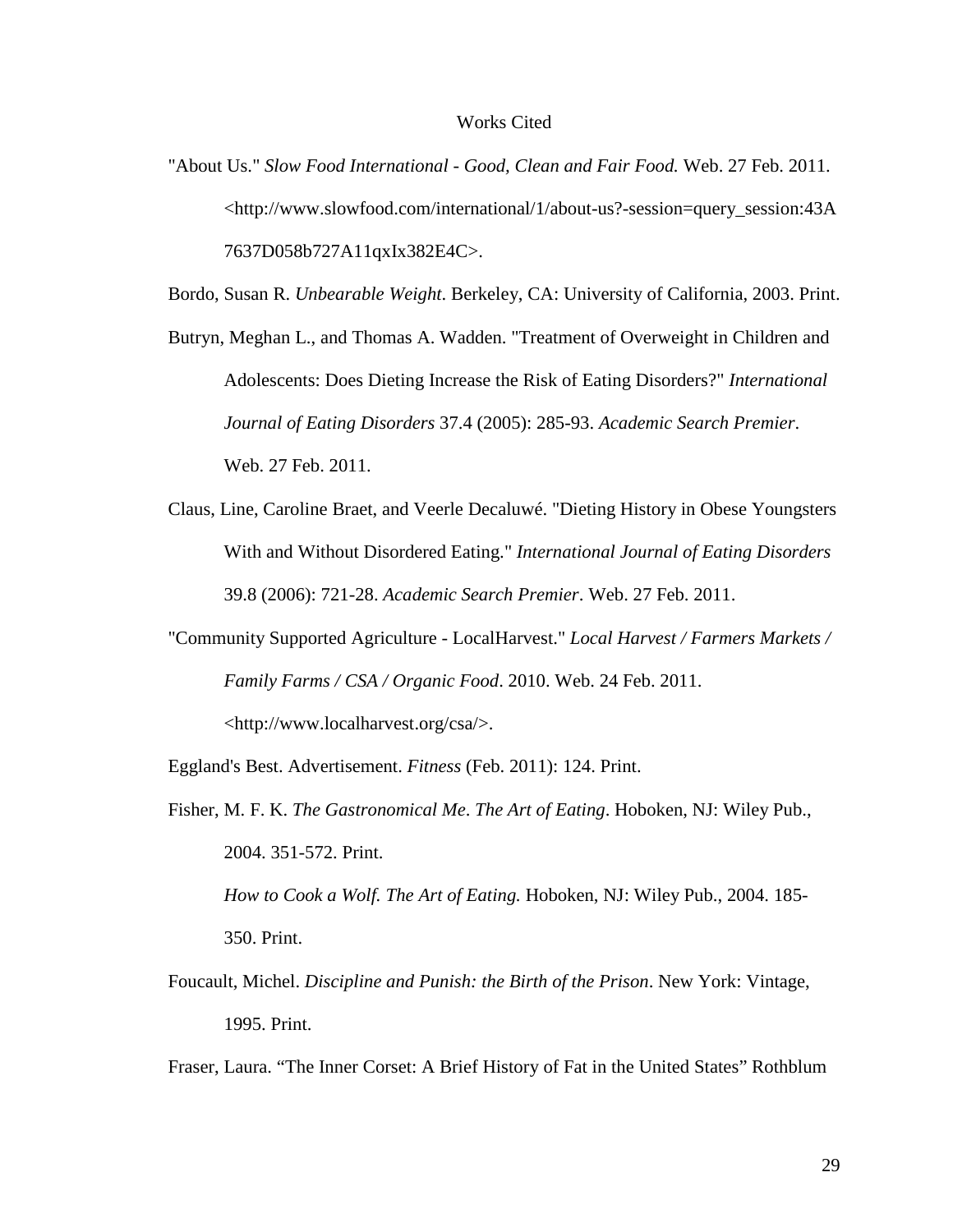- Frazão, Elizabeth. *America's Eating Habits Changes & Consequences*. Washington,
- Gibbs, W. "Obesity: An Overblown Epidemic?" *Scientific American* 292.6 (2005): 70-77. Web.

D.C.: U.S. Dept. of Agriculture, Economic Research Service, 1999. Print.

- Gregg, Melissa, and Gregory J. Seigworth. *The Affect Theory Reader*. Durham N.C.: Duke UP, 2010. Print.
- Hansen, Gary. "Guest Post: Why I Love My Community Supported Agriculture (CSA)." *FANNEtastic Food*. 24 Nov. 2010. Web. 27 Feb. 2011. <http://www.fannetasticfood.com/2010/11/24/guest-post-why-i-love-mycommunity-supported-agriculture-csa/>.
- Harquail, CV. "Authentic Food Organizations: Why I Love My CSA." *Authentic Organizations — Aligning Identity, Action and Purpose*. 29 May 2008. Web. 27 Feb. 2011. <http://authenticorganizations.com/harquail/2008/05/29/authenticfood-organizations-why-i-love-my-csa/>.
- Lyons, Pat. "Prescription for Harm: Diet Industry Influence, Public Health Policy, and the "Obesity Epidemic"" *The Fat Studies Reader*. Rothblum 75-87.
- Massumi, Brian. *Parables for the Virtual: Movement, Affect, Sensation*. Durham, N.C.: Duke University Press, 2002. Print.
- *MyPyramid.gov - United States Department of Agriculture - Home*. 10 Feb. 2011. Web. 20 Feb. 2011. <http://www.mypyramid.gov/>.
- Nealon, Jeffrey T. *Foucault beyond Foucault: Power and Its Intensifications since 1984*. Stanford, CA: Stanford UP, 2008. Print.